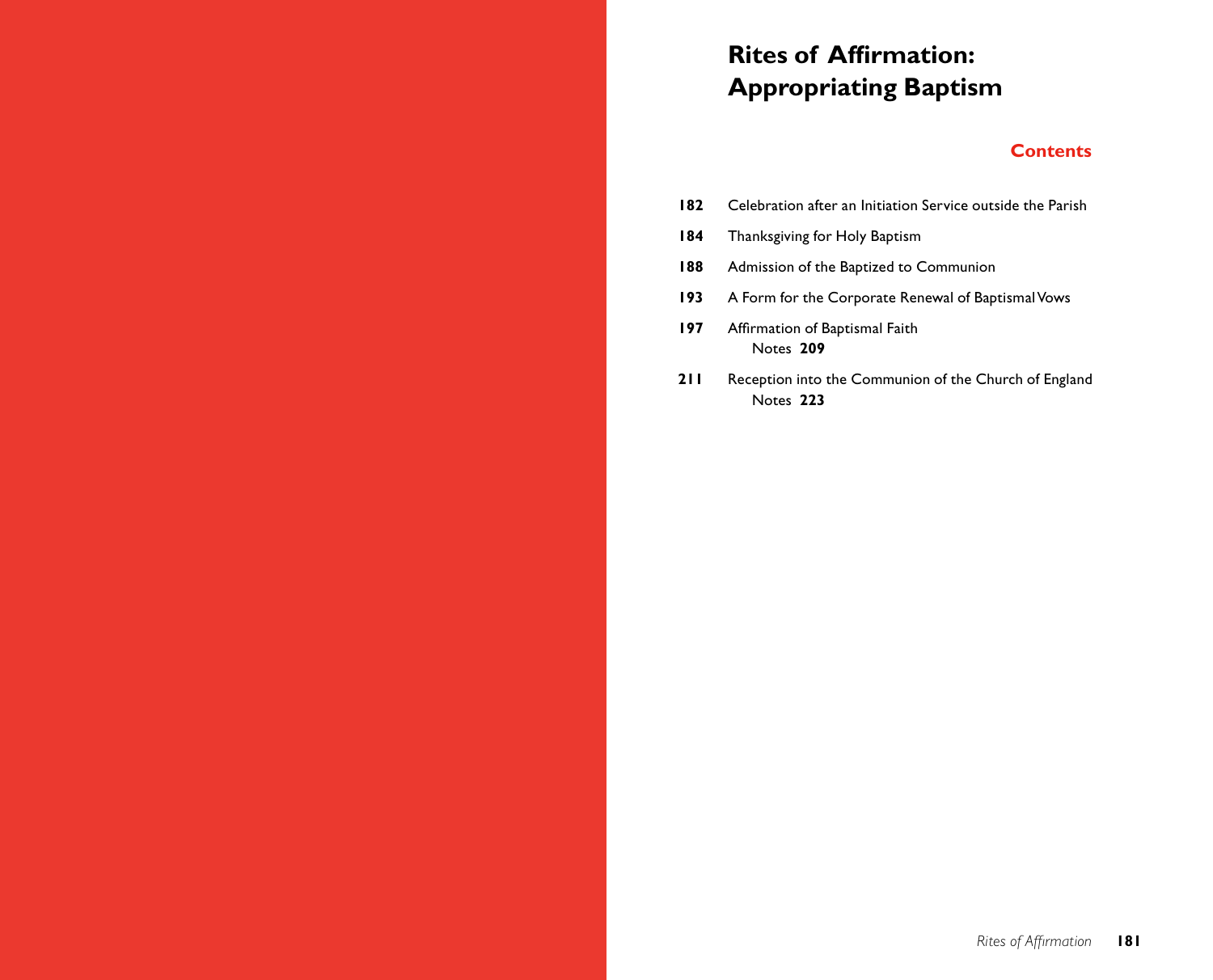# **Celebration after an Initiation Service outside the Parish**

#### **Note**

When baptism, confirmation and/or affirmation of baptismal faith have been celebrated outside the parish, for example in the cathedral church or in another church within the deanery, it may be appropriate for the regular congregation to acknowledge this important transition. If this Celebration is used, it should normally be included in the principal service on the following Sunday.

### **Pastoral Introduction**

#### *This may be read by those present before the service begins.*

Baptism marks the beginning of a journey with God which continues for the rest of our lives. In the last *months N and N* have been exploring the meaning of baptism in Jesus Christ. They have looked together at the call to discipleship in the world and in the Church. They have sought to understand the responsibilities of discipleship in today's world.We celebrate with them their baptism / confirmation by Bishop *N* / affirmation of baptismal faith and will seek to learn with them the Way of Christ.

## **Prayers of Intercession**

#### *At the Prayers of Intercession the following may be used*

We pray for *N and N*, that they may continue to grow in the grace of Christ, take their place among the company of your people, and reflect your glory in the world. Lord, in your mercy

*All* **hear our prayer.**

#### *The president says*

I present to you *N and N* who have recently been baptized / confirmed / affirmed their baptismal faith.Will you welcome them and uphold them in their new life in Christ?

*All* **With the help of God, we will.**

There is one Lord, one faith, one baptism: *N and N*, by one Spirit we are all baptized into one body.

*All* **We welcome you into the fellowship of faith; we are children of the same heavenly Father; we welcome you.**

*An opportunity may be given for testimony.*

#### *The president introduces the Peace in these or other suitable words*

We are all one in Christ Jesus. We belong to him through faith, heirs of the promise of the Spirit of peace.

The peace of the Lord be always with you

*All* **and also with you.**

#### *A minister may say*

Let us offer one another a sign of peace.

*All may exchange a sign of peace.*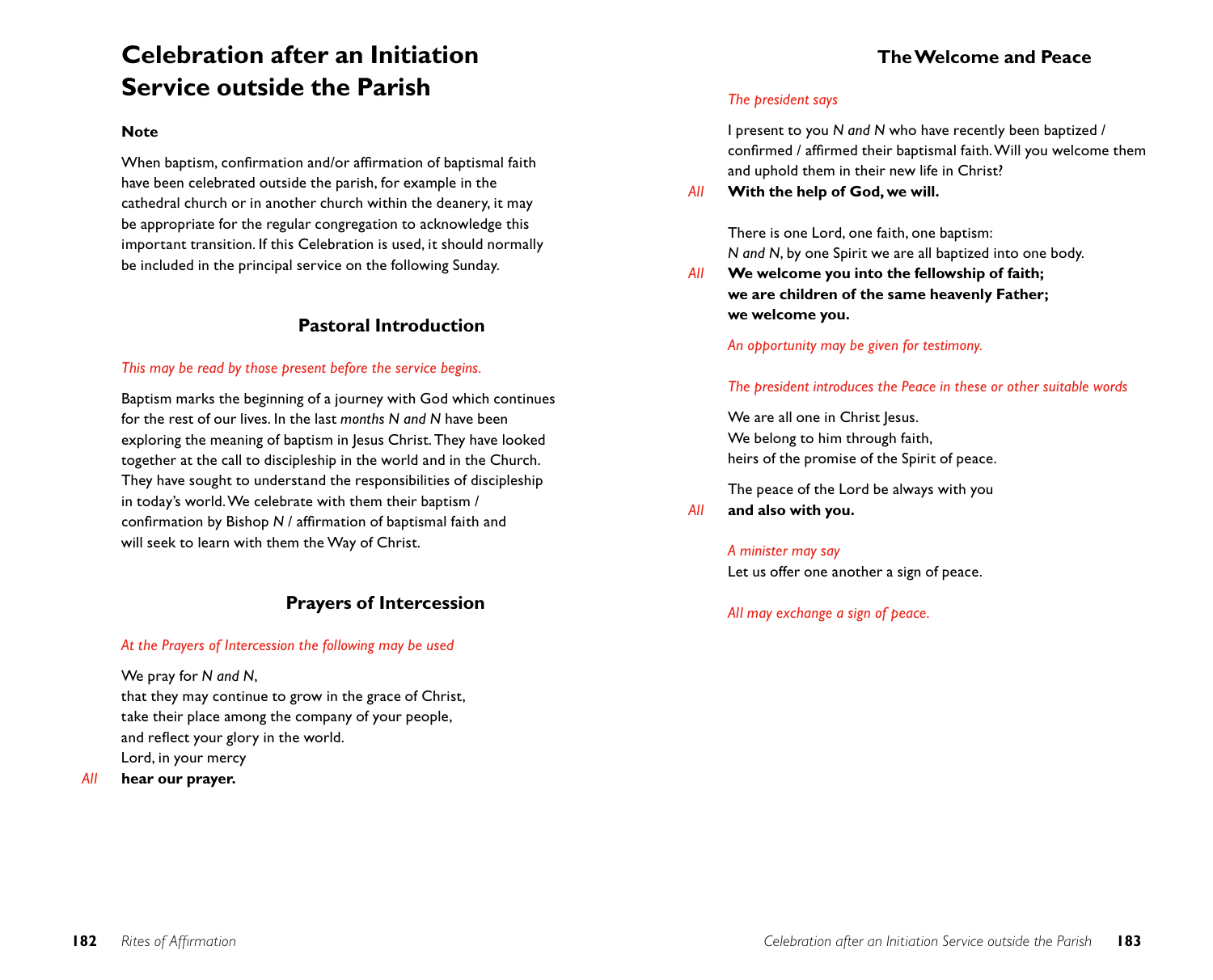# **Thanksgiving for Holy Baptism**

#### **Notes**

- **1** Thanksgiving for Holy Baptism should be made by the newly initiated and the regular congregation some weeks after initiation. This rite is based upon the general Thanksgiving for Holy Baptism (*Common Worship: Services and Prayers for the Church of England*, pages 48–49). It may instead be appropriate to use the Thanksgiving for the Mission of the Church (*Common Worship: Services and Prayers for the Church of England*, pages 54–56).
- **2** It may be appropriate to present the newly initiated with a gift during this rite. This may be a Bible if one has not already been given (see Note 4, page 30) or another gift.

#### *This prayer of thanksgiving is said and water may be poured into the font*

God in Christ gives us water welling up for eternal life. With joy you will draw water from the wells of salvation.

*All* **Lord, give us this water and we shall thirst no more.**

Let us give thanks to the Lord our God.

#### *All* **It is right to give thanks and praise.**

Blessed are you, sovereign God of all, to you be glory and praise for ever. You are our light and our salvation. From the deep waters of death you have raised your Son to life in triumph. Grant that all who have been born anew by water and the Spirit may daily be renewed in your image, walk by the light of faith, and serve you in newness of life; through your anointed Son, Jesus Christ, to whom with you and the Holy Spirit we lift our voices of praise. Blessed be God, Father, Son and Holy Spirit.

#### *All* **Blessed be God for ever.**

#### *The minister leads the congregation in the Commission*

Those who are baptized are called to worship and serve God.

Will you continue in the apostles' teaching and fellowship, in the breaking of bread, and in the prayers?

#### *All* **With the help of God, I will.**

Will you persevere in resisting evil, and, whenever you fall into sin, repent and return to the Lord?

*All* **With the help of God, I will.**

Will you proclaim by word and example the good news of God in Christ?

#### *All* **With the help of God, I will.**

Will you seek and serve Christ in all people, loving your neighbour as yourself?

## *All* **With the help of God, I will.**

Will you acknowledge Christ's authority over human society, by prayer for the world and its leaders, by defending the weak, and by seeking peace and justice?

#### *All* **With the help of God,I will.**

Eternal God, our beginning and our end, preserve in your people the new life of baptism; as Christ receives us on earth, so may he guide us through the trials of this world and enfold us in the joy of heaven, where you live and reign, one God for ever and ever.

#### *All* **Amen.**

*Those who have recently been baptized or confirmed, or have recently affirmed their baptismal faith, may be invited forward. They may be given the opportunity to give testimony, and may then be presented with a gift.*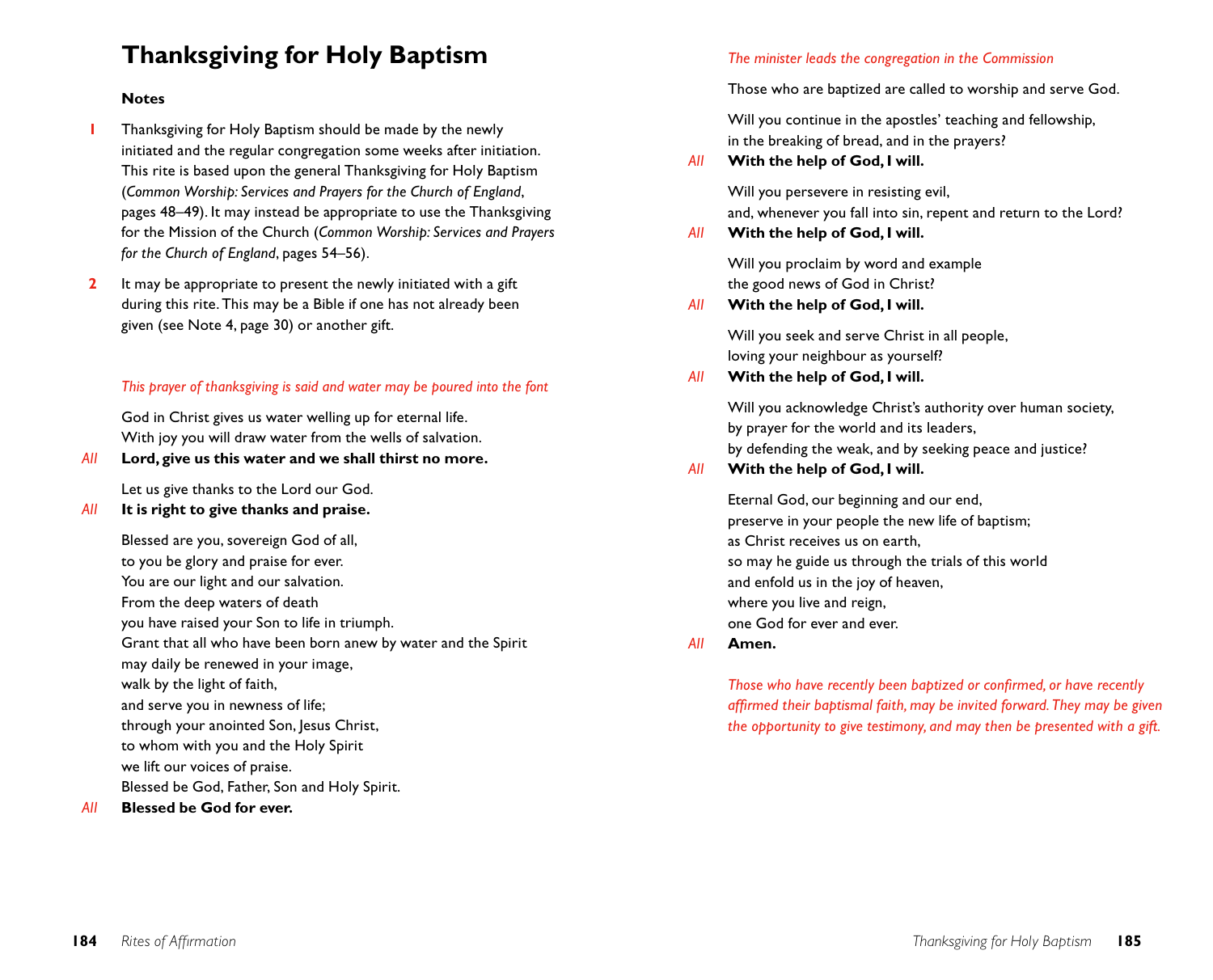*Prayers of intercession are offered. These should include prayer for those who are preparing for baptism and for those recently baptized. They may end with this or another collect*

#### Almighty God,

in our baptism you have consecrated us to be temples of your Holy Spirit. May we, whom you have counted worthy, nurture this gift of your indwelling Spirit with a lively faith and worship you with upright lives; through Jesus Christ our Lord.

#### *All* **Amen.**

*The water may be sprinkled over the people or they may be invited to sign themselves with the cross using the water in the font. The minister says*

As we follow the Way of Christ, we affirm the presence of God among us, Father, Son and Holy Spirit.

#### *(The words in italics may be spoken by a second voice.)*

God calls us to share in worship. *Jesus said, where two or three are gathered in my name, I am there among them.*

### *All* **Jesus, you are the Way: guide us on our journey.**

God calls us to share in prayer. *Jesus said, remain in me, and I will remain in you.*

### *All* **Jesus, you are the Way: guide us on our journey.**

God calls us to share the Scriptures. *Jesus met his disciples on the road and opened the Scriptures to them.*

#### *All* **Jesus, you are the Way: guide us on our journey.**

God calls us to share in communion. *Jesus said, do this in remembrance of me.*

#### *All* **Jesus, you are the Way: guide us on our journey.**

God calls us to share in service. *Jesus said, as you do it for the least of these, you do it for me.*

### *All* **Jesus, you are the Way: guide us on our journey.**

God calls us to share the good news. *Jesus said, go and make disciples of all nations.*

### *All* **Jesus, you are the Way: guide us on our journey.**

*The service ends either with the Peace or with the following blessing said from the font*

May God, who in Christ gives us a spring of water welling up to eternal life, perfect in *you* the image of his glory; and the blessing of God almighty, the Father, the Son, and the Holy Spirit, be among *you* and remain with *you* always. *All* **Amen.**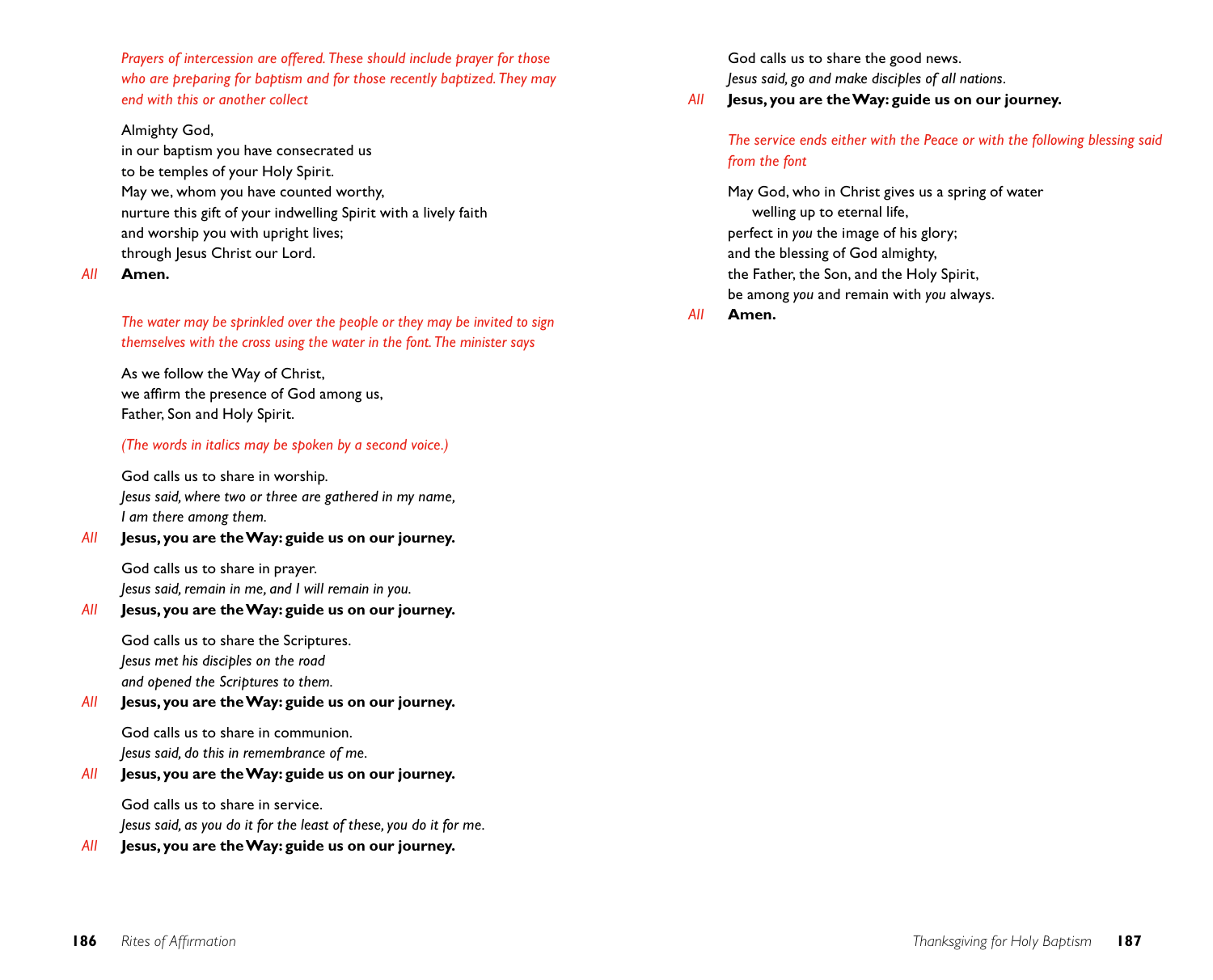# **Admission of the Baptized to Communion**

#### **Notes**

- **1** This rite is intended for use in accordance with any regulations made by the General Synod under Canon B 15A.
- **2** The congregation should be made aware that people from the church are being prepared for communion. Those being prepared can be introduced to the congregation, for example by displaying photographs (with consent) and by inviting the congregation to pray for them. Godparents and sponsors, as well as families, may be invited to the service. In the case of children, the goodwill of those parents who are not regularly members of the congregation should always be sought and obtained.
- **3** To make it clear that the admission of the baptized to communion before confirmation is neither another baptism service nor a confirmation, baptismal water should not be used, and neither the laying on of hands nor anointing with oil should take place. Similarly, a bishop should not normally preside at this rite, as this might confuse it with confirmation.Those admitted should generally receive communion with their family and friends.
- **4** The rite should normally be used in a main Sunday service. It is not necessary to use every part of the order provided.
- **5** The Welcome of those being admitted may be used at the Greeting or before the Peace. If thought appropriate, the Questions may be used instead of the Welcome; if so, they are used before the Peace.
- **6** The Profession of Faith from the baptism service, the Affirmation of the Christian Way (page 36) and the forms of intercession on pages 53–55 may be particularly suitable.

# **Pastoral Introduction**

#### *This may be read by those present before the service begins.*

Today we welcome to communion *N and N* who share faithfully and regularly in our worship. A person is admitted to communion on the basis of their baptism, the sign and pledge of incorporation into the death and resurrection of Christ and the new life of the kingdom of God.*N and N* have been baptized, and today they receive the sacrament of the body and blood of Christ with us. They are taking a new step in the life to which God has called them in baptism and which we trust they will later affirm in confirmation.We welcome them and look forward to learning with and from them as we journey together on the Way of Christ.

## **The Welcome**

*The president may invite those to be welcomed to stand before the people, and introduces them in these or other suitable words*

We are God's pilgrim people. We share in the story of God's love for the world, God's love in Christ, calling us to himself, God's love in the Spirit, giving strength for our journey of faith. We celebrate this love in word and song, we feed on Jesus in bread and wine and make him known through our life together.

As the people of God in this place, we share the responsibility of encouraging one another in our worship and supporting one another in our discipleship, by our example and our prayers.

*N and N*, we welcome you in Jesus' name to receive communion with us.

## **At the Prayers of Intercession**

#### We pray for *N and N*,

that they may draw near with confidence to your throne of grace and know in their lives the transforming power of your love. Lord, in your mercy

*All* **hear our prayer.**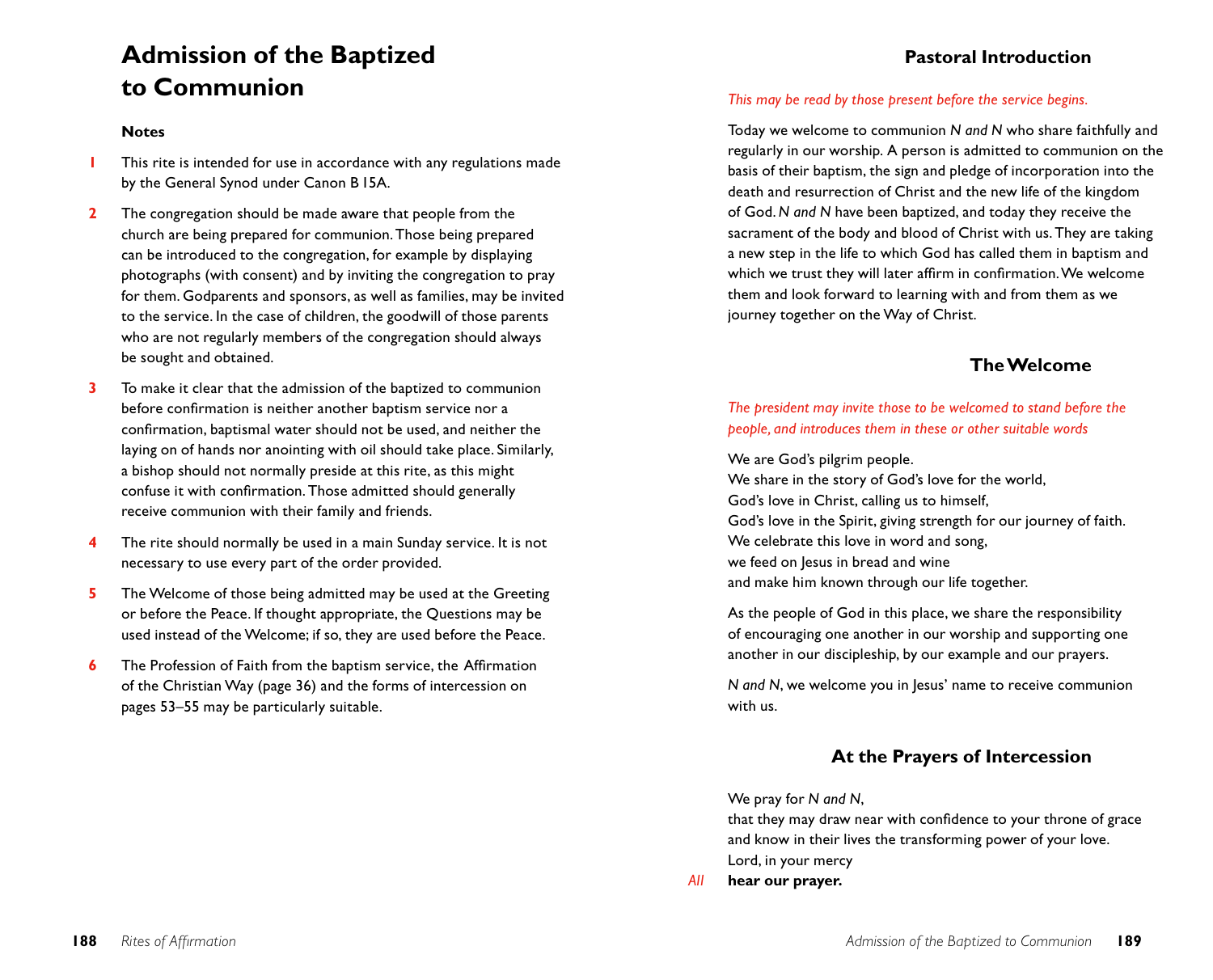## **The Peace**

# **Post Communion**

#### *The president introduces the Peace in these or other suitable words*

We are the body of Christ. In the one Spirit we were all baptized into one body. Let us then pursue all that makes for peace and builds up our common life.

### *(or)*

We are all one in Christ lesus. We belong to him through faith, heirs of the promise of the Spirit of peace.

The peace of the Lord be always with you

*All* **and also with you.**

## **At the Preparation of the Table**

*Those welcomed to communion may lead the prayers at the preparation of the table.*

With this bread that we bring

*All* **we shall remember Jesus.**

With this wine that we bring

*All* **we shall remember Jesus.**

Bread for his body, wine for his blood, gifts from God to his table we bring.

*All* **We shall remember Jesus.**

## **Proper Preface**

And now we give you thanks that you call us into the communion of your love; your overflowing grace makes us partakers in the divine nature and a sign of your kingdom.

#### *The Post Communion of the day or this Post Communion is said*

We praise and thank you, O Christ, for this sacred feast: for here we receive you, here the memory of your passion is renewed, here our minds are filled with grace, and here a pledge of future glory is given, when we shall feast at that table where you reign with all your saints for ever.

*All* **Amen.**

## **At the Dismissal**

*At the Dismissal, a blessing appropriate to the day or the blessing for the Day of Pentecost* (Common Worship: Services and Prayers for the Church of England, *page 321*) *may be used.*

*Those admitted to communion may be invited forward, and the following may be said*

God has touched us with his love and nourished us at his table. As God's pilgrim people, may we continue to explore the Way of Christ, and grow in friendship with God, in love for his people, and in serving others.

#### *Those who have been admitted to communion may lead the following*

To a troubled world **peace from Christ.**

To a searching world **love from Christ.**

To a waiting world **hope from Christ.**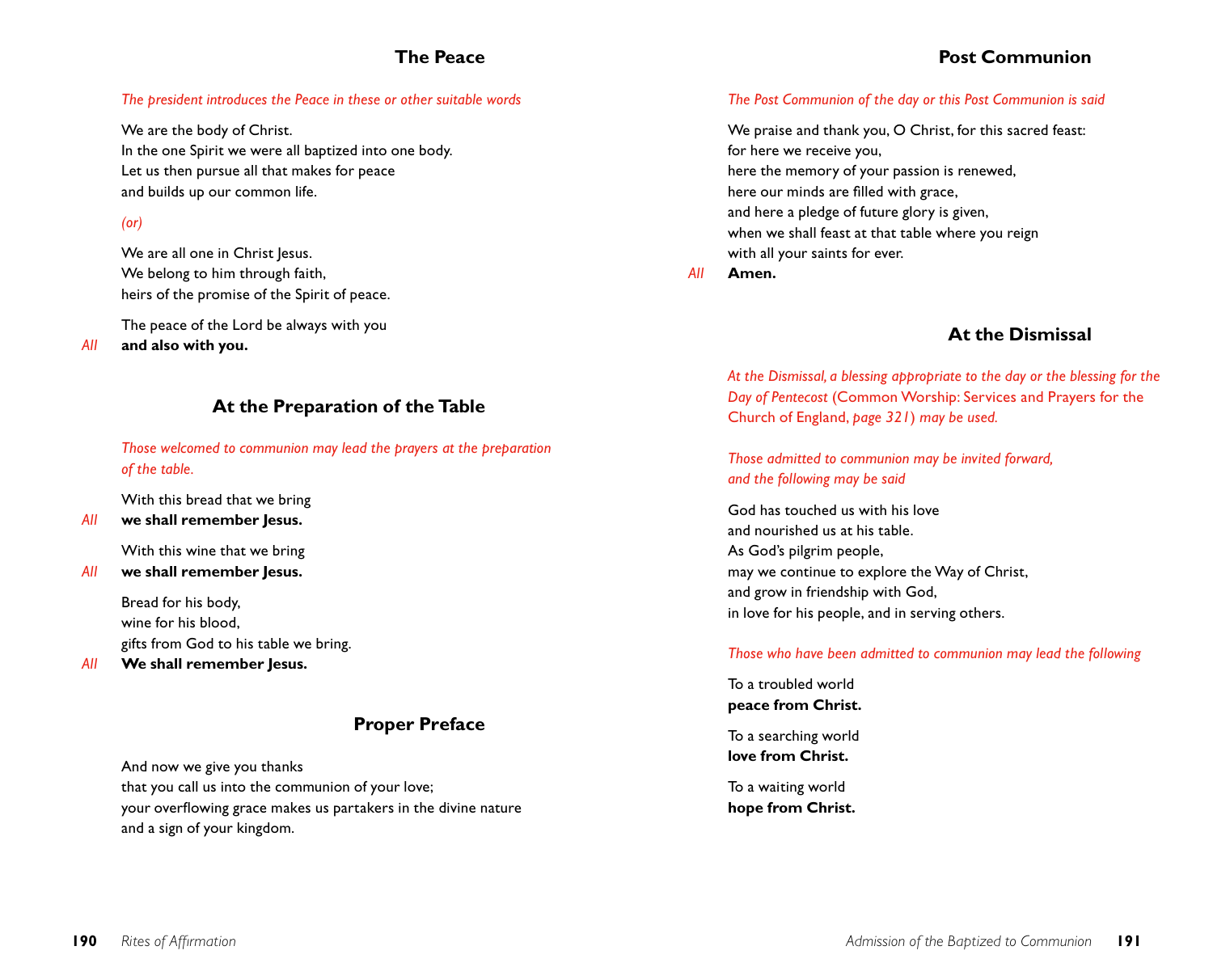# **The Questions**

*If it is thought appropriate to use these Questions instead of the Welcome, they may be used before the Peace.*

### *The minister addresses the congregation*

Brothers and sisters, today we are welcoming *N and N* to Holy Communion. As parents and godparents, and as the community of *St N's*, we share the responsibility of encouraging them in their worship, and of supporting them by our friendship, our example and our prayers.Will you help them to grow in faith and love?

#### *All* **We will.**

### *The minister addresses those being welcomed*

*N and N*, you love God, you follow Jesus, and you live the Christian life. Do you wish to receive Holy Communion? **Yes.**

As *N and N* receive today the sacrament of the body and blood of Christ, let us pray that we may all know and reflect the love of Christ.

God of life,

you invite us to eat at your table; may we know your love as we share your heavenly food, and shine with your light all the days of our life; through Jesus Christ our Lord.

*All* **Amen.**

# **A Form for the Corporate Renewal of Baptismal Vows**

*when celebrated within a service other than Baptism or Confirmation*

# **Notes**

- **1** This form should be used only when there has been due notice and proper preparation. It is recommended that it is used no more than once or twice in any one year. Suitable opportunities include Easter, Pentecost, the Baptism of Christ in Epiphany, and the inauguration of a new ministry.
- **2** This form is a corporate affirmation for use within a service. When it is used it replaces the Creed or other Affirmation of Faith.
- **3** Where it is customary for the assembly to be sprinkled with water from the font or to sign themselves with water from the font, this may take place immediately after the Profession of Faith or during a hymn, canticle or song at the conclusion of this form.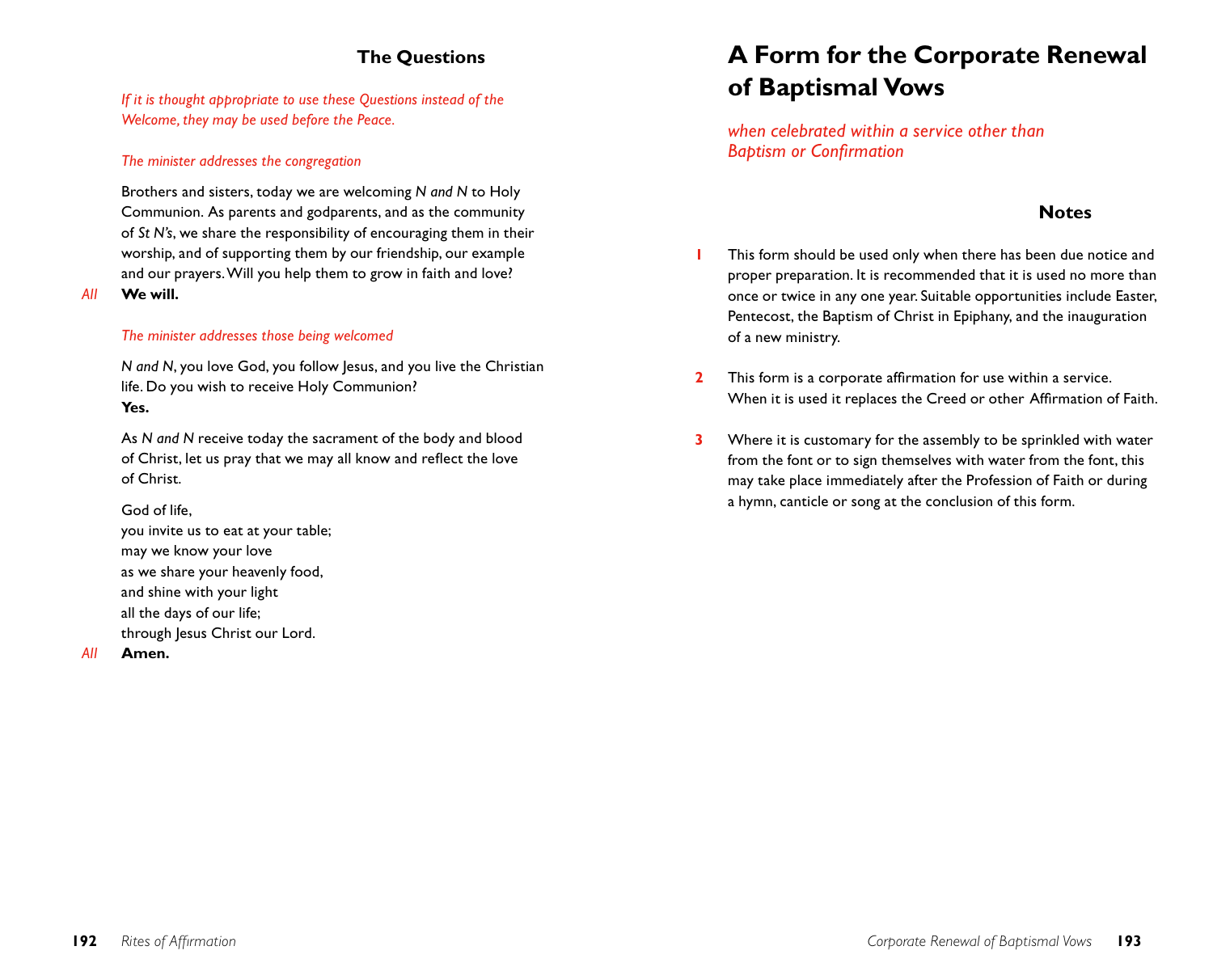## *A Corporate Renewal of Baptismal Vows*

*The president may use words of introduction to this part of the service.*

*A large candle may be lit. The president may address the congregation as follows*

In baptism, God calls us out of darkness into his marvellous light. To follow Christ means dying to sin and rising to new life with him. Therefore I ask:

Do you reject the devil and all rebellion against God?

#### *All* **I reject them.**

Do you renounce the deceit and corruption of evil?

*All* **I renounce them.**

Do you repent of the sins that separate us from God and neighbour?

*All* **I repent of them.**

Do you turn to Christ as Saviour?

*All* **I turn to Christ.**

Do you submit to Christ as Lord?

#### *All* **I submit to Christ.**

Do you come to Christ, the way, the truth and the life?

*All* **I come to Christ.**

## *The president may say*

May almighty God who has given you the desire to follow Christ give you the strength to continue in the way.

# *The Profession of Faith*

### *The president addresses the congregation*

Brothers and sisters, I ask you to profess the faith of the Church.

Do you believe and trust in God the Father?

*All* **I believe in God, the Father almighty, creator of heaven and earth.**

Do you believe and trust in his Son Jesus Christ?

*All* **I believe in Jesus Christ, his only Son, our Lord, who was conceived by the Holy Spirit, born of the Virgin Mary, suffered under Pontius Pilate, was crucified, died, and was buried; he descended to the dead. On the third day he rose again; he ascended into heaven, he is seated at the right hand of the Father, and he will come to judge the living and the dead.**

Do you believe and trust in the Holy Spirit?

*All* **I believe in the Holy Spirit, the holy catholic Church, the communion of saints, the forgiveness of sins, the resurrection of the body, and the life everlasting. Amen.**

## *The president says*

Almighty God, we thank you for our fellowship in the household of faith with all who have been baptized into your name. Keep us faithful to our baptism, and so make us ready for that day when the whole creation shall be made perfect in your Son, our Saviour Jesus Christ.

### *All* **Amen.**

*The president may use the Affirmation of Commitment (page 196).*

### *The president concludes the Renewal of Vows saying*

May Christ dwell in your hearts through faith, that you may be rooted and grounded in love and bring forth the fruit of the Spirit.

*All* **Amen.**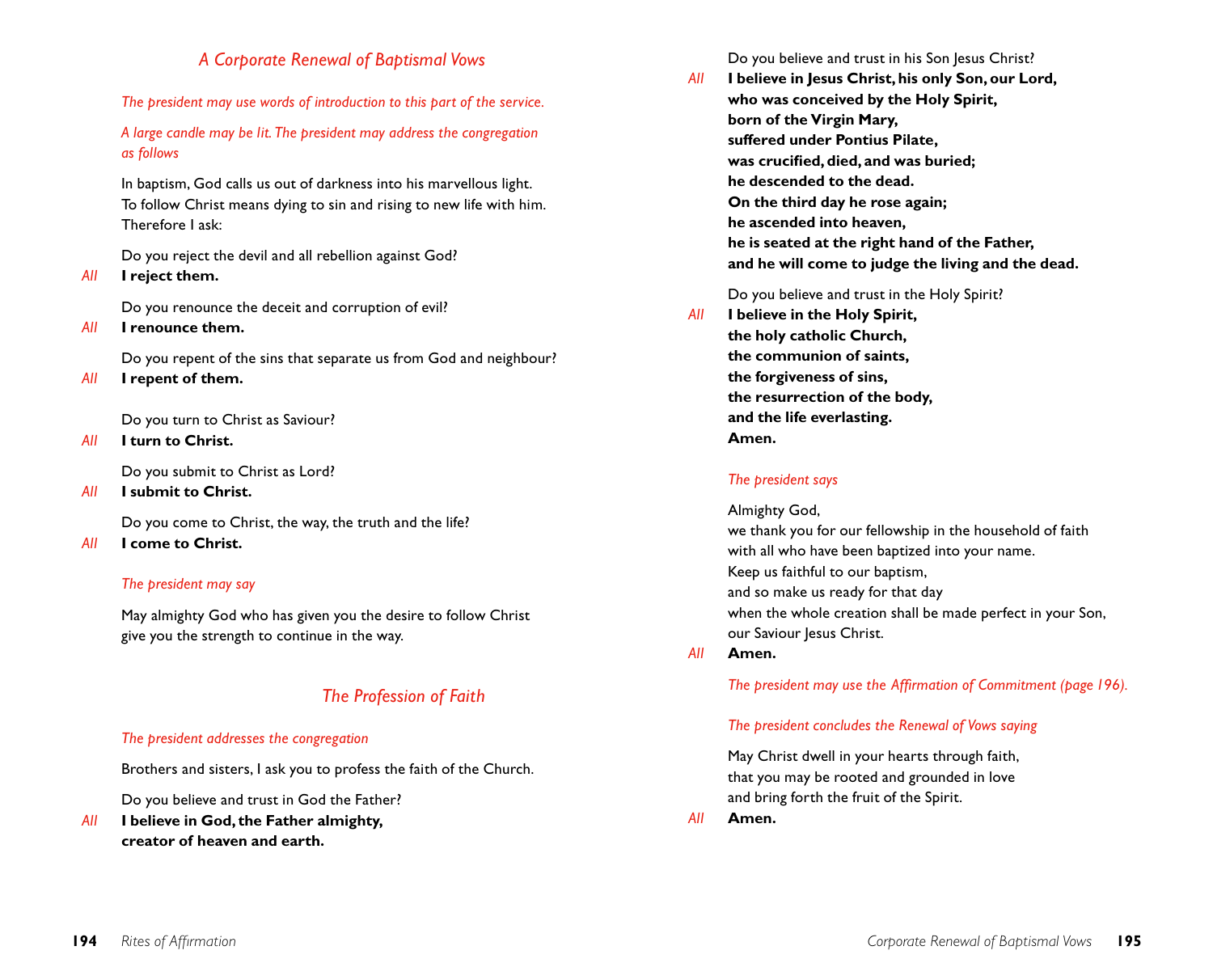# ¶ *Affirmation of Commitment*

*This Affirmation of Commitment may be used after an authorized Creed or Affirmation of Faith*

Will you continue in the apostles' teaching and fellowship, in the breaking of the bread, and in the prayers?

#### *All* **With the help of God, I will.**

Will you persevere in resisting evil and, whenever you fall into sin, repent and return to the Lord?

#### *All* **With the help of God, I will.**

Will you proclaim by word and example the good news of God in Christ?

#### *All* **With the help of God, I will.**

Will you seek and serve Christ in all people, loving your neighbour as yourself?

#### *All* **With the help of God, I will.**

Will you acknowledge Christ's authority over human society, by prayer for the world and its leaders, by defending the weak, and by seeking peace and justice?

*All* **With the help of God, I will.**

# **Affirmation of Baptismal Faith within a Celebration of Holy Communion**

#### **Note**

Affirmation of Baptismal Faith does not of necessity require the presence of a bishop and may be presided over by a priest.

# ¶ *Preparation*

*At the entrance of the ministers, a hymn may be sung.*

# **The Greeting**

#### *The president greets the people using these or other suitable words*

Blessed be God, Father, Son and Holy Spirit.

*All* **Blessed be his kingdom, now and for ever. Amen.**

#### *From Easter Day to Pentecost this acclamation follows*

Alleluia. Christ is risen. **He is risen indeed. Alleluia.**

There is one body and one spirit.

- *All* **There is one hope to which we were called;** one Lord, one faith, one baptism,
- *All* **one God and Father of all.**

The Lord be with you

*All* **and also with you.**

*The president may introduce the service.*

*The Gloria in excelsis may be used.*

*The Presentation of the Candidates may take place here or after the Sermon.*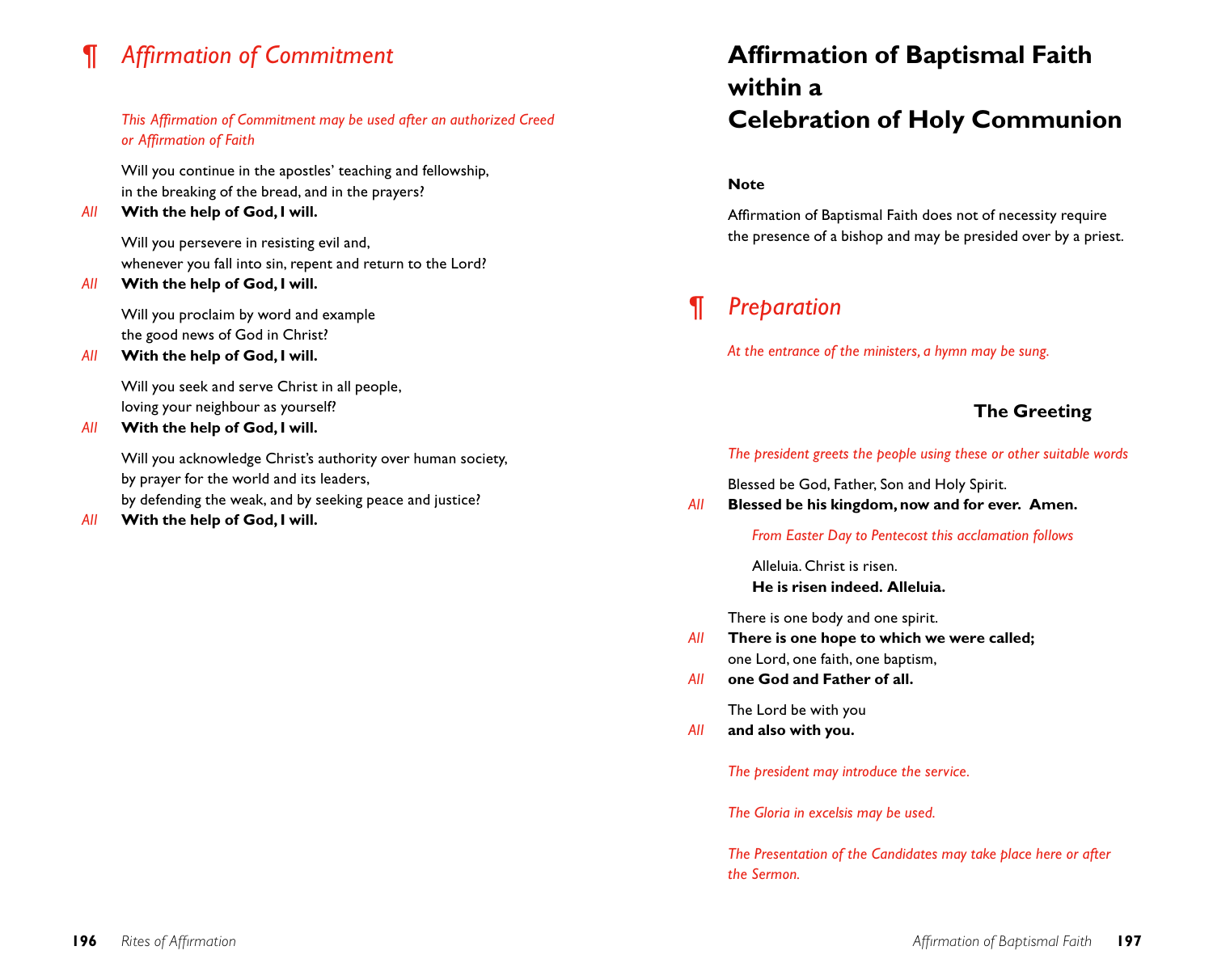# **The Collect**

*The president introduces a period of silent prayer with the words*  'Let us pray' *or a more specific bidding.*

*The Collect of the Day is normally used on Sundays, Principal Feasts, other Principal Holy Days and Festivals. For other occasions a seasonal collect (pages 150–165) or this Collect is used*

#### Heavenly Father,

by the power of your Holy Spirit you give your faithful people new life in the water of baptism. Guide and strengthen us by the same Spirit, that we who are born again may serve you in faith and love, and grow into the full stature of your Son, Jesus Christ, who is alive and reigns with you in the unity of the Holy Spirit now and for ever.

#### *All* **Amen.**

# ¶ *The Liturgy of the Word*

## **Readings**

*The readings of the day are normally used on Sundays, Principal Feasts, other Principal Holy Days and Festivals. For other occasions, see pages 150–165 and 167.*

*Either one or two readings from Scripture may precede the Gospel reading.*

*At the end of each the reader may say* 

This is the word of the Lord.

### *All* **Thanks be to God.**

*The psalm or canticle follows the first reading; other hymns and songs may be used between the readings.*

# **Gospel Reading**

*An acclamation may herald the Gospel reading.*

*When the Gospel is announced the reader says*

Hear the Gospel of our Lord Jesus Christ according to *N*.

*All* **Glory to you, O Lord.**

#### *At the end*

This is the Gospel of the Lord.

*All* **Praise to you, O Christ.**

## **Sermon**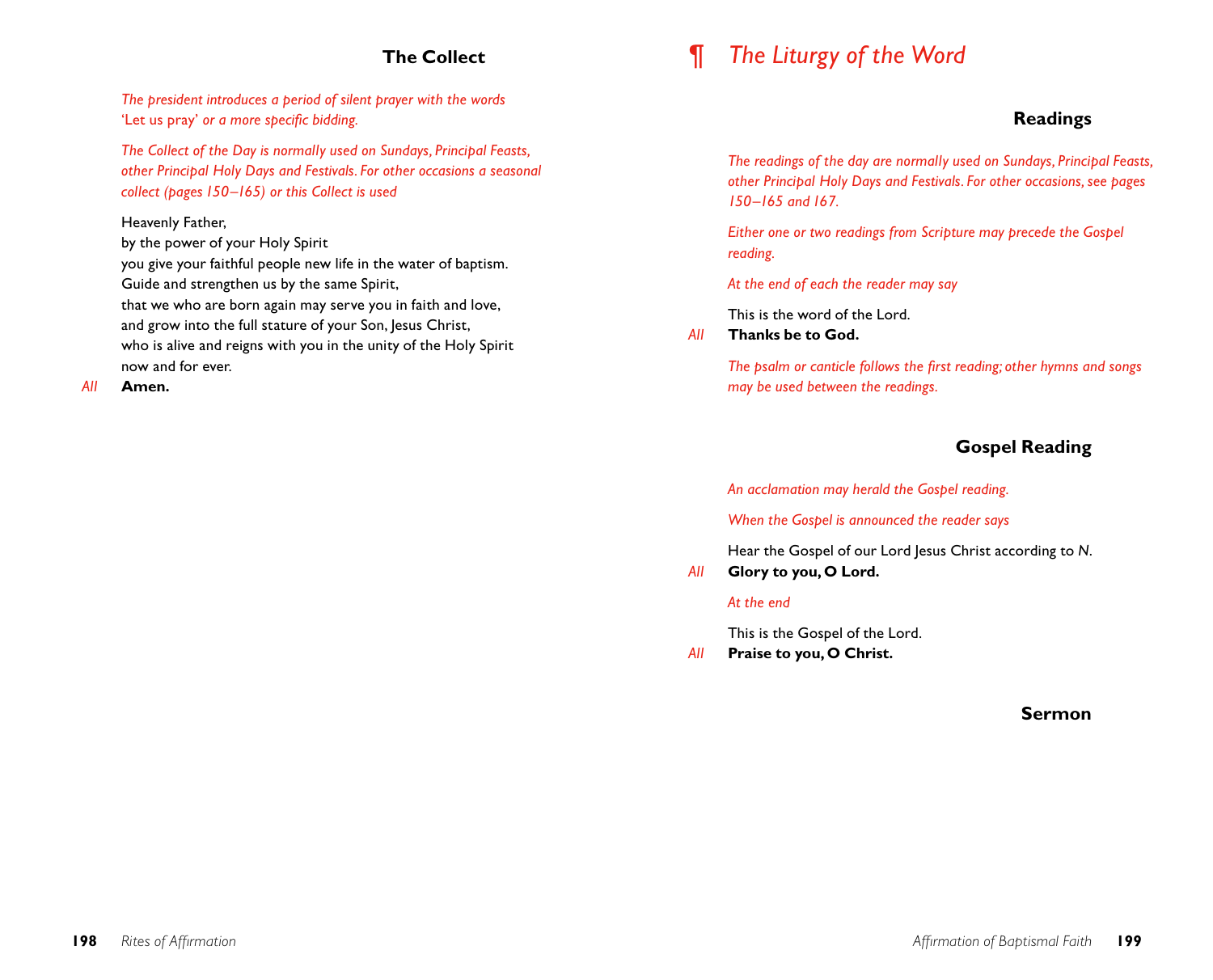# ¶ *Affirmation of Baptismal Faith*

# **Presentation of the Candidates**

*The candidates may be presented to the congregation.*

#### *The president asks those affirming their faith*

Have you been baptized in the name of the Father, and of the Son, and of the Holy Spirit? **I have.**

#### *The president asks the candidates*

Are you ready with your own mouth and from your own heart to affirm your faith in Jesus Christ? **I am.**

#### *Testimony by the candidates may follow.*

#### *The president addresses the whole congregation*

People of God, will you [welcome *these candidates* and] uphold *them* in *their* life in Christ?

*All* **With the help of God, we will.**

## *A large candle may be lit. The president addresses the candidates*

In baptism, God calls us out of darkness into his marvellous light. To follow Christ means dying to sin and rising to new life with him. Therefore I ask:

Do you reject the devil and all rebellion against God? **I reject them.**

Do you renounce the deceit and corruption of evil? **I renounce them.**

Do you repent of the sins that separate us from God and neighbour? **I repent of them.**

Do you turn to Christ as Saviour? **I turn to Christ.**

Do you submit to Christ as Lord? **I submit to Christ.**

Do you come to Christ, the way, the truth and the life? **I come to Christ.**

*Where there are strong pastoral reasons, the alternative form of the Decision (page 168) may be used.*

#### *The president may say*

May God, who has given you the desire to follow Christ, give you the strength to continue in the Way.

*All* **Amen.**

*The ministers and those who are to affirm their baptismal faith gather at the baptismal font. A canticle, psalm, hymn or litany may be used (see pages 169–176).*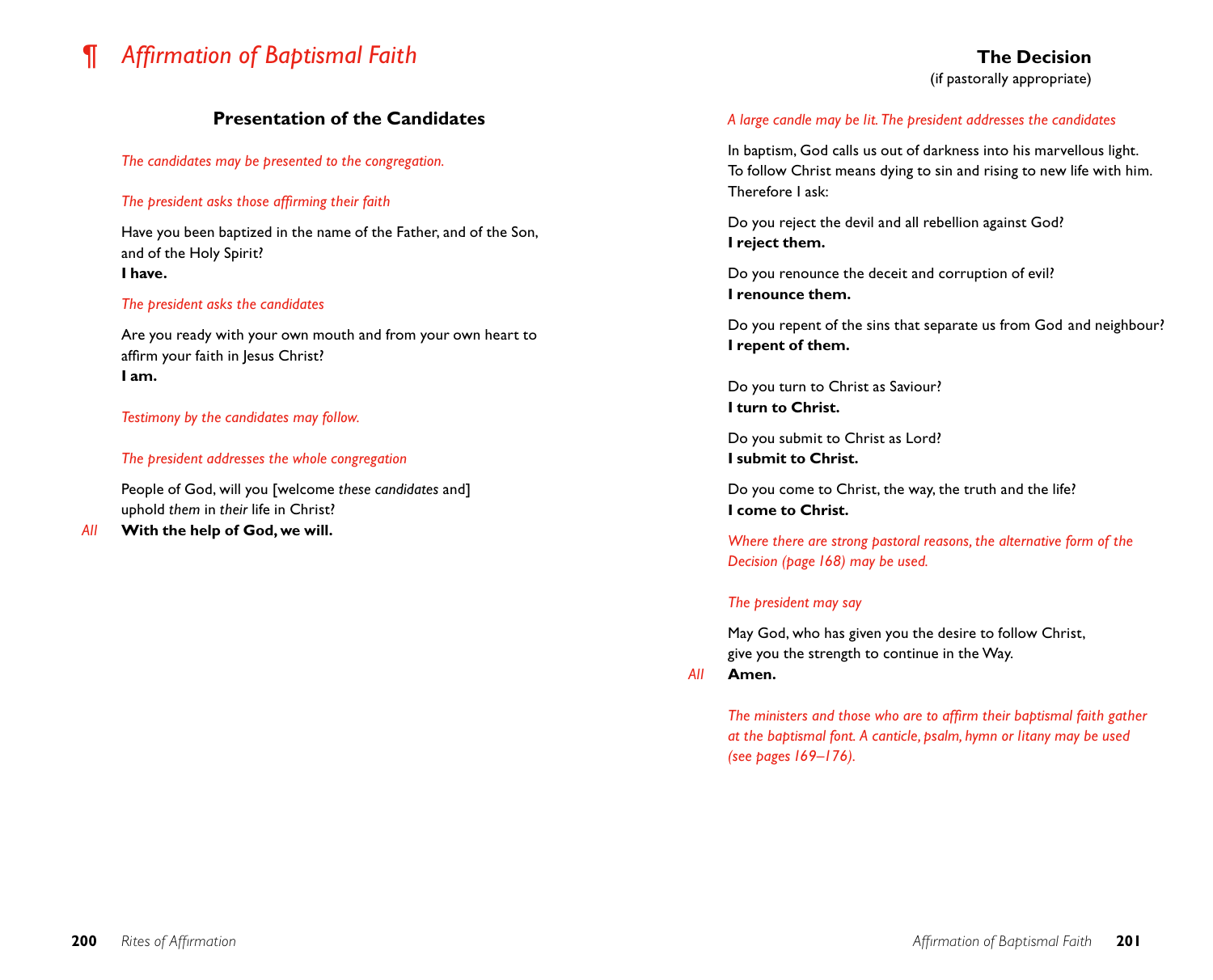# **Profession of Faith**

#### *The president addresses the congregation*

Brothers and sisters, I ask you to profess together with *these candidates* the faith of the Church.

Do you believe and trust in God the Father?

*All* **I believe in God, the Father almighty, creator of heaven and earth.**

Do you believe and trust in his Son Jesus Christ?

*All* **I believe in Jesus Christ, his only Son, our Lord, who was conceived by the Holy Spirit, born of the Virgin Mary, suffered under Pontius Pilate, was crucified, died, and was buried; he descended to the dead. On the third day he rose again; he ascended into heaven, he is seated at the right hand of the Father, and he will come to judge the living and the dead.**

Do you believe and trust in the Holy Spirit?

*All* **I believe in the Holy Spirit, the holy catholic Church, the communion of saints, the forgiveness of sins, the resurrection of the body, and the life everlasting. Amen.**

## *Those who are to affirm their baptismal faith stand before the president, who says*

I call upon those who are affirming their baptismal faith to renew their commitment to lesus Christ.

#### *The candidates face the people and make this declaration*

**I answer the call of God my creator. I trust in Jesus Christ as my Saviour. I seek new life from the Holy Spirit.**

#### *The congregation responds*

*All* **God, who has called you, is faithful. Rejoice in your baptism into Jesus Christ. Walk with us in the life of the Spirit.**

> *The candidates may come forward to the font and sign themselves with water, or the president may sprinkle them.*

#### *Then the president says*

Almighty God,

we thank you for our fellowship in the household of faith with all who have been baptized into your name. Keep us faithful to our baptism, and so make us ready for that day when the whole creation shall be made perfect in your Son, our Saviour Jesus Christ.

*All* **Amen.**

*The president and the candidates gather before the congregation. A hymn, chant or litany may be used.*

## **Declaration**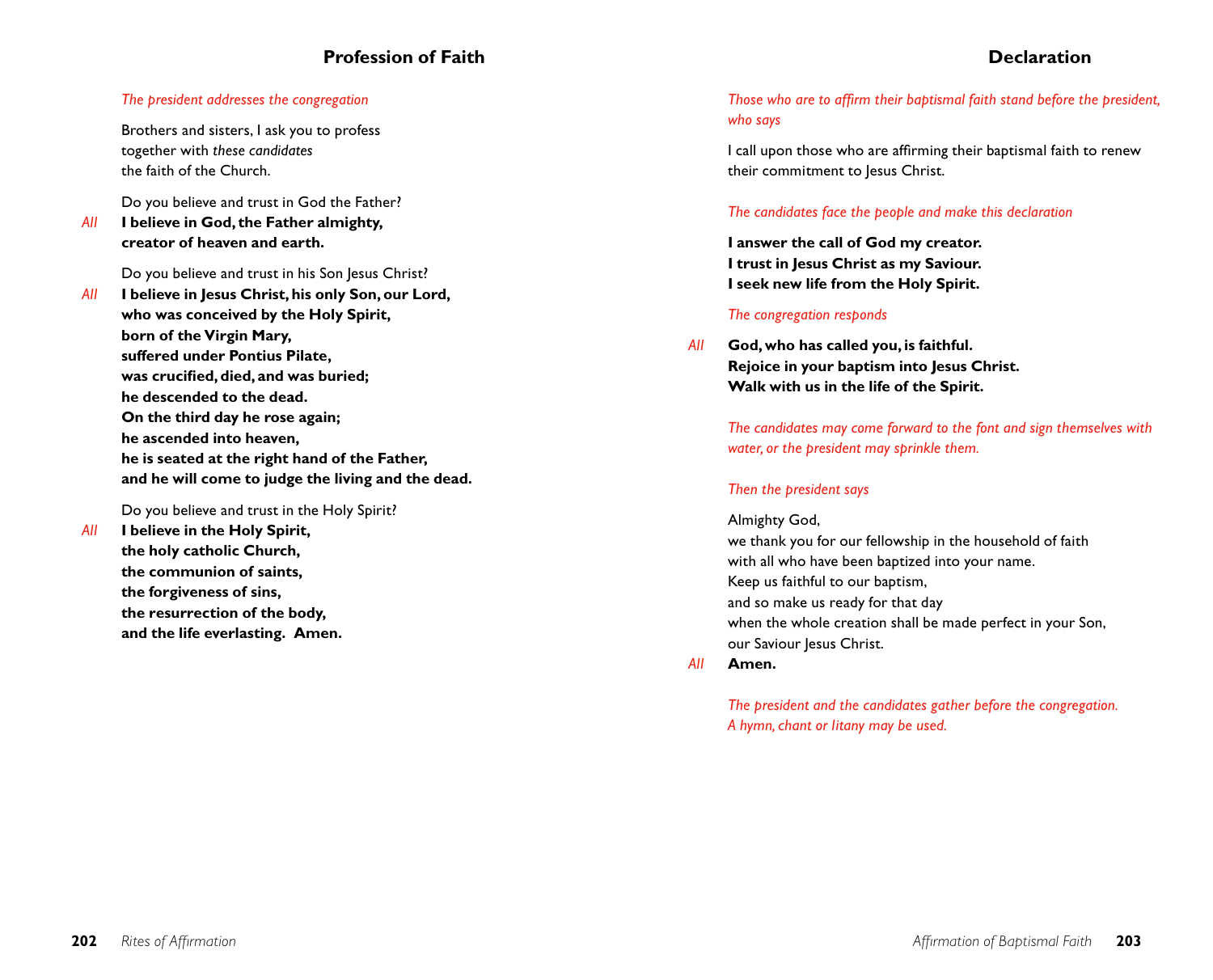# **Affirmation of Baptismal Faith**

## **Commission**

*The president extends his/her hands towards those who seek to affirm their baptismal faith and says*

God of mercy and love, in baptism you welcome the sinner and restore the dead to life. You create a clean heart in those who repent, and give your Holy Spirit to those who ask. Grant that these your servants may grow into the fullness of the stature of Christ. Equip them with the gifts of your Holy Spirit, and fill them with faith in lesus Christ and with love for all your people, in the service of your kingdom.

*All* **Amen.**

#### *The president lays his/her hand on each one, saying*

*N*, may God renew his life within you that you may confess his name this day and for ever.

*All* **Amen.**

*The president invites the congregation to pray for those who have affirmed their faith*

*All* **Defend, O Lord, these your servants with your heavenly grace, that they may continue yours for ever, and daily increase in your Holy Spirit more and more until they come to your everlasting kingdom. Amen.**

*The president may use this Commission here or at the beginning of the Sending Out.*

Those who are baptized are called to worship and serve God.

Will you continue in the apostles' teaching and fellowship, in the breaking of bread, and in the prayers? **With the help of God, I will.**

Will you persevere in resisting evil, and, whenever you fall into sin, repent and return to the Lord? **With the help of God, I will.**

Will you proclaim by word and example the good news of God in Christ? **With the help of God, I will.**

Will you seek and serve Christ in all people, loving your neighbour as yourself? **With the help of God, I will.**

Will you acknowledge Christ's authority over human society, by prayer for the world and its leaders, by defending the weak, and by seeking peace and justice? **With the help of God, I will.**

May Christ dwell in your heart(s) through faith, that you may be rooted and grounded in love and bring forth the fruit of the Spirit. **Amen.**

## **Prayers of Intercession**

*The Prayers of Intercession may follow. The prayers provided in the service of Holy Baptism may be used (see page 74). For seasonal forms and an alternative form, see pages 150–165 and 179.*

*If the Liturgy of the Eucharist does not follow immediately, the Prayers of Intercession may follow the Peace.*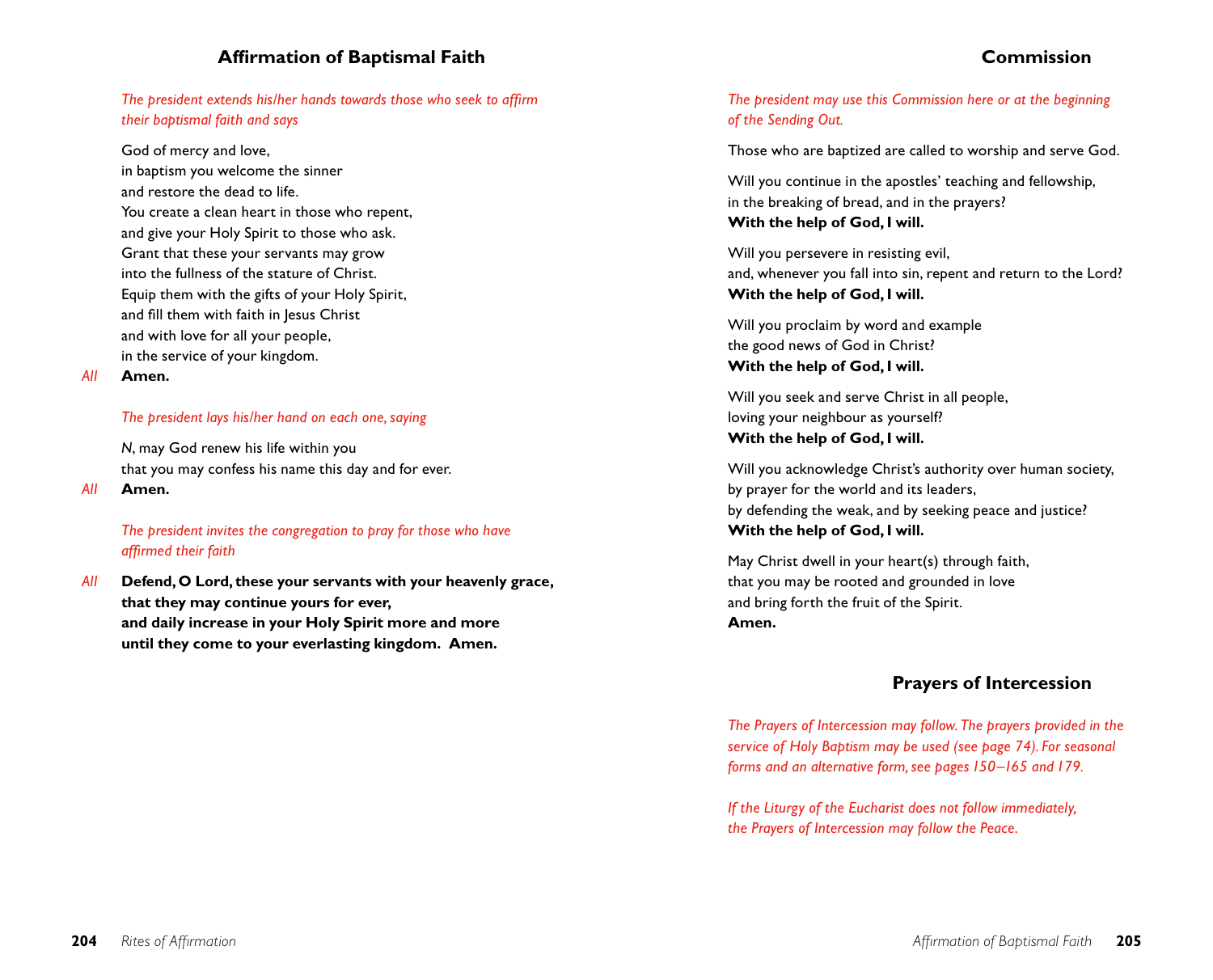## **The Peace**

*The president introduces the Peace in these or other suitable words. (For seasonal Introductions to the Peace, see pages 150–165.)*

God has made us one in Christ. He has set his seal upon us and, as a pledge of what is to come, has given the Spirit to dwell in our hearts.

The peace of the Lord be always with you

*All* **and also with you.**

#### *A minister may say*

Let us offer one another a sign of peace.

### *All may exchange a sign of peace.*

*If the Liturgy of the Eucharist does not follow immediately, the service continues with suitable prayers, ending with the Lord's Prayer and the Sending Out (page 208).*

# ¶ *The Liturgy of the Eucharist*

*The Order for Celebration of Holy Communion continues with*

**Preparation of the Table**

**Taking of the Bread and Wine**

# **The Eucharistic Prayer**

## *This short Proper Preface may be used*

And now we give you thanks because by water and the Holy Spirit you have made us a holy people in Jesus Christ our Lord, you raise us to new life in him and renew in us the image of your glory.

**The Lord's Prayer**

# **Breaking of the Bread**

**Giving of Communion**

# **Prayer after Communion**

*The authorized Post Communion of the Day is normally used on Sundays, Principal Feasts, other Principal Holy Days and Festivals. On other occasions a seasonal Post Communion (see pages 150–165), or the following is used*

God of mercy,

by whose grace alone we are accepted and equipped for your service: stir up in us the gifts of your Holy Spirit and make us worthy of our calling; that we may bring forth the fruit of the Spirit in love and joy and peace; through Jesus Christ our Lord.

*All* **Amen.**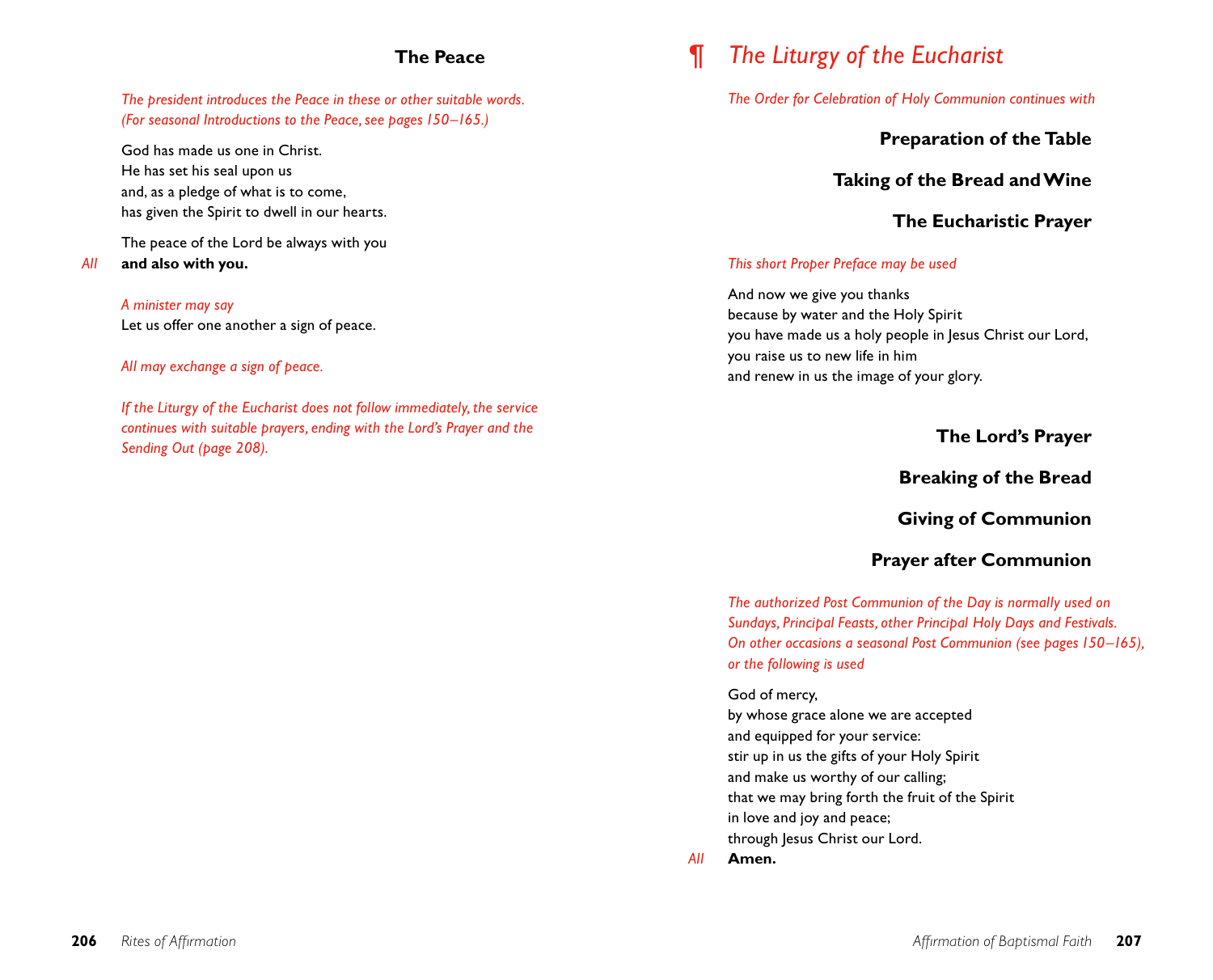# ¶ *The Sending Out*

*If it has not been used earlier, the president may use the Commission (page 205).*

# **The Blessing**

*The president may use a seasonal blessing (pages 150–165), or another suitable blessing, or*

The God of all grace,

who called you to his eternal glory in Christ Jesus, establish, strengthen and settle you in the faith; and the blessing of God almighty, the Father, the Son, and the Holy Spirit, be among you and remain with you always.

*All* **Amen.**

# **The Dismissal**

Go in the light and peace of Christ.

### *All* **Thanks be to God.**

*From Easter Day to Pentecost* Alleluia, alleluia *may be added to both the versicle and the response.*

# **Notes**

- **1** This provision is intended for those who are already baptized and confirmed and who, after preparation and instruction, come to make a public act of commitment. It is not intended for use when an entire congregation renews its baptismal vows, for which separate provision is made (see pages 193–196).
- **2** Affirmation of Baptismal Faith does not of necessity require the presence of the bishop and may be presided over by a priest.
- **3** When Affirmation of Baptismal Faith takes place within a celebration of Holy Communion, the Notes to the Order for the Celebration of Holy Communion apply equally to this service.
- **4** When Affirmation of Baptismal Faith takes place at a parish's regular Sunday celebration of Holy Communion,
	- ¶ relevant parts of the Presentation are used either before the Collect or after the Sermon
	- **T** the Prayers of Penitence are omitted
	- ¶ the Decision (if used) and the Profession of Faith follow the Sermon
	- ¶ the Nicene Creed is replaced by the Profession of Faith
	- the Affirmation of Baptismal Faith follows
	- the Commission may be used, either after the Affirmation of Baptismal Faith or at the beginning of the Sending Out
	- ¶ after the Prayers of Intercession, the Welcome may precede the Peace
	- **T** the Giving of a Lighted Candle is optional.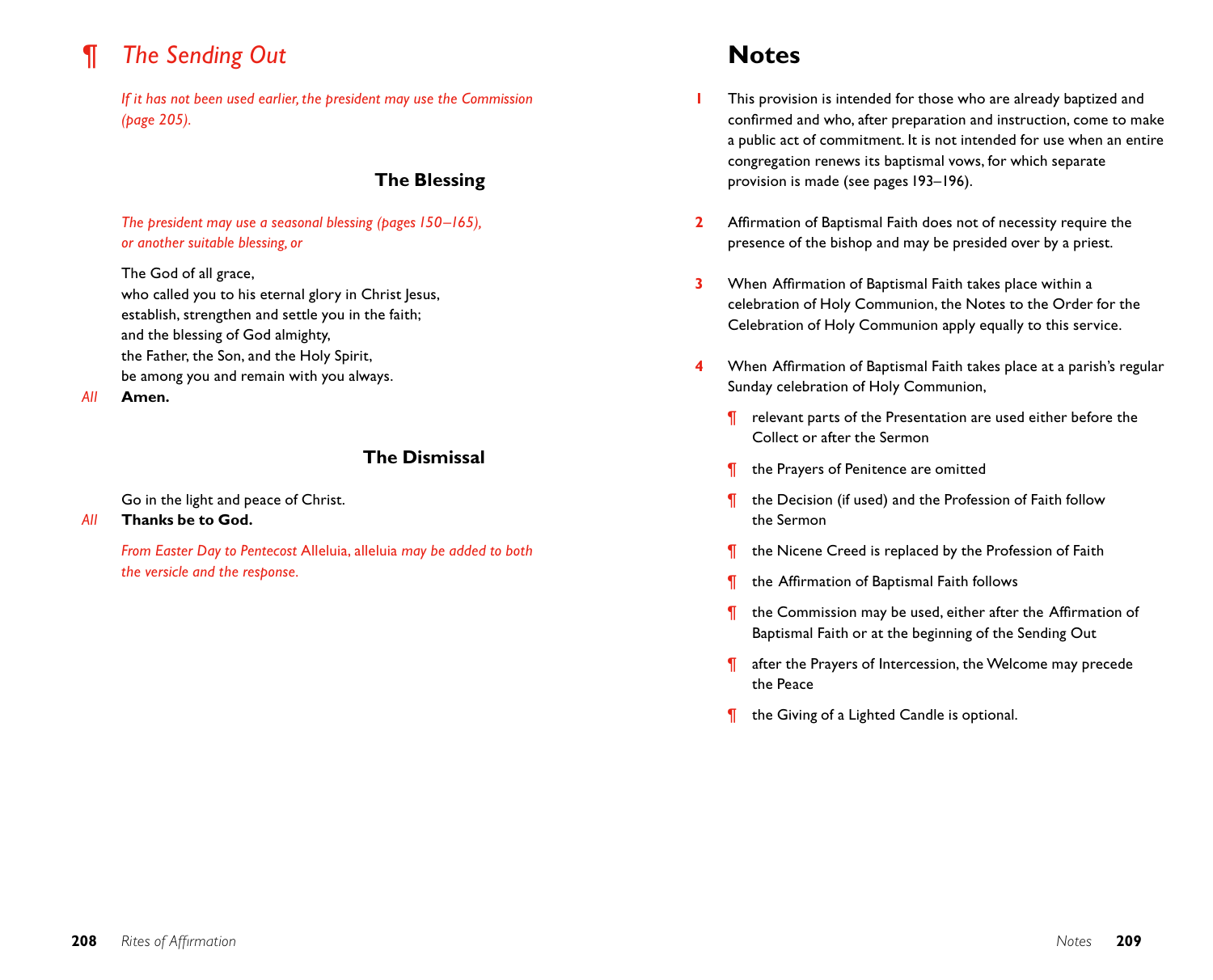- **5** When Affirmation of Baptismal Faith takes place at A Service of the Word,
	- relevant parts of the Presentation are used either as part of the Preparation or after the Liturgy of the Word
	- the Prayers of Penitence are omitted
	- ¶ the Decision (if used) and the Profession of Faith follow the Liturgy of the Word
	- ¶ the Creed or Authorized Affirmation of Faith is replaced by the Profession of Faith
	- ¶ the Affirmation of Baptismal Faith follows
	- ¶ the Commission may be used, either after the Affirmation of Baptismal Faith or immediately before the Conclusion
	- ¶ the Prayers of Intercession are used in the Prayers
	- the Welcome and Peace may (optionally) be used before or after the Prayers or at the end
	- ¶ the Giving of a Lighted Candle is optional.
- **6** When Affirmation of Baptismal Faith takes place at Morning or Evening Prayer,
	- ¶ the Prayers of Penitence may be omitted
	- ¶ relevant parts of the Presentation are used after the second reading
	- ¶ the Decision (if used) and the Profession of Faith follow the Presentation
	- ¶ the Creed or Authorized Affirmation of Faith is replaced by the Profession of Faith
	- the Affirmation of Baptismal Faith follows
	- ¶ the Commission may be used, either after the Affirmation of Baptismal Faith or at the end
	- ¶ the Prayers of Intercession are used in the Prayers
	- the Welcome and Peace may (optionally) be used before or after the Prayers or at the end
	- the Giving of a Lighted Candle is optional.

# **Reception into the Communion of the Church of England within a Celebration of Holy Communion**

### **Note**

Reception into the Communion of the Church of England is governed by Canon B 28; except where the person concerned is a priest, the service may be presided over by the parish priest.

# ¶ *Preparation*

*At the entrance of the ministers, a hymn may be sung.*

# **The Greeting**

*The president greets the people using these or other suitable words*

Blessed be God, Father, Son and Holy Spirit.

*All* **Blessed be his kingdom, now and for ever. Amen.**

*From Easter Day to Pentecost this acclamation follows*

Alleluia. Christ is risen. **He is risen indeed. Alleluia.**

There is one body and one spirit.

- *All* **There is one hope to which we were called;** one Lord, one faith, one baptism,
- *All* **one God and Father of all.**
	- The Lord be with you
- *All* **and also with you.**

*The president may introduce the service.*

*The Gloria in excelsis may be used.*

*The Presentation of the Candidates may take place here or after the Sermon.*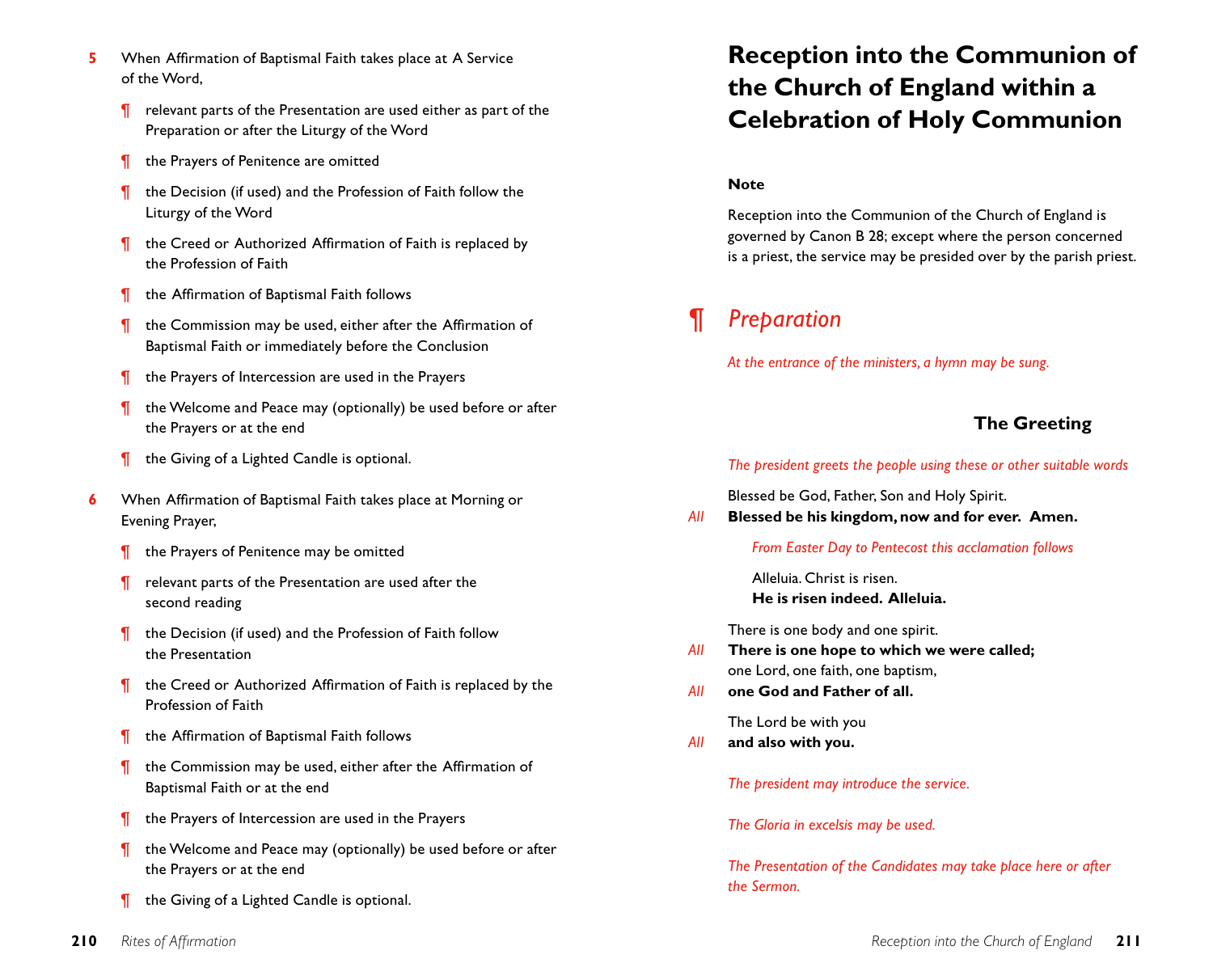# **The Collect**

*The president introduces a period of silent prayer with the words*  'Let us pray' *or a more specific bidding.*

*The Collect of the Day is normally used on Sundays, Principal Feasts, other Principal Holy Days and Festivals. For other occasions a seasonal collect (pages 150–165) or this Collect is used*

#### Heavenly Father,

by the power of your Holy Spirit you give your faithful people new life in the water of baptism. Guide and strengthen us by the same Spirit, that we who are born again may serve you in faith and love, and grow into the full stature of your Son, Jesus Christ, who is alive and reigns with you in the unity of the Holy Spirit now and for ever.

#### *All* **Amen.**

# ¶ *The Liturgy of the Word*

## **Readings**

*The readings of the day are normally used on Sundays, Principal Feasts, other Principal Holy Days and Festivals. For other occasions, see pages 150–165 and 167.*

*Either one or two readings from Scripture may precede the Gospel reading.*

*At the end of each the reader may say*

This is the word of the Lord.

*All* **Thanks be to God.**

*The psalm or canticle follows the first reading; other hymns and songs may be used between the readings.*

# **Gospel Reading**

*An acclamation may herald the Gospel reading.*

*When the Gospel is announced the reader says*

Hear the Gospel of our Lord Jesus Christ according to *N*.

*All* **Glory to you, O Lord.**

### *At the end*

This is the Gospel of the Lord.

*All* **Praise to you, O Christ.**

## **Sermon**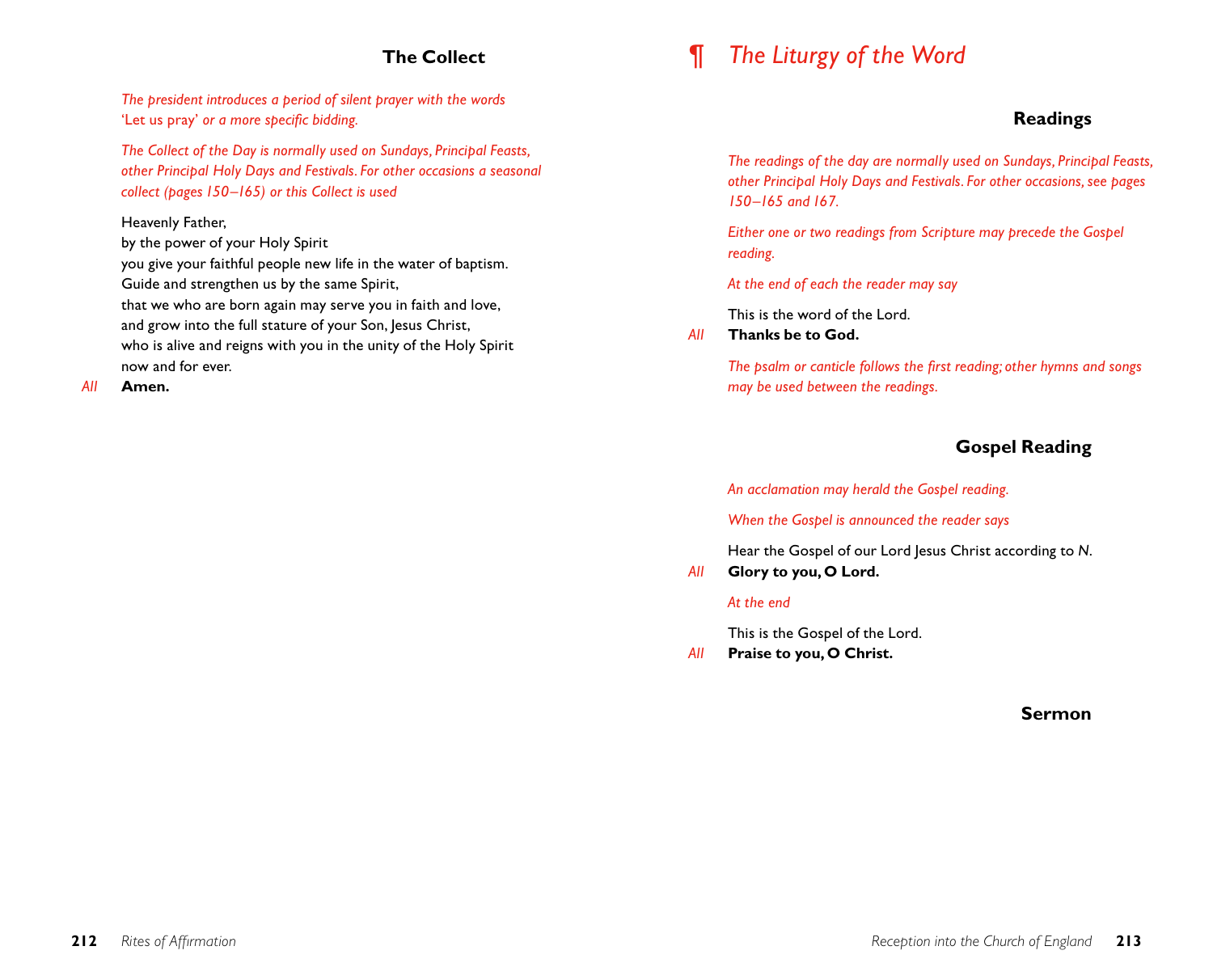# ¶ *Reception into the Communion of the Church of England*

# **Presentation of the Candidates**

*The candidates may be presented to the congregation.*

### *The president asks the candidates*

Have you been baptized in the name of the Father, and of the Son, and of the Holy Spirit? **I have.**

Are you ready with your own mouth and from your own heart to affirm your faith in Jesus Christ? **I am.**

## *A large candle may be lit. The president addresses the candidates*

In baptism, God calls us out of darkness into his marvellous light. To follow Christ means dying to sin and rising to new life with him. Therefore I ask:

Do you reject the devil and all rebellion against God? **I reject them.**

Do you renounce the deceit and corruption of evil? **I renounce them.**

Do you repent of the sins that separate us from God and neighbour? **I repent of them.**

Do you turn to Christ as Saviour? **I turn to Christ.**

Do you submit to Christ as Lord? **I submit to Christ.**

Do you come to Christ, the way, the truth and the life? **I come to Christ.**

*Where there are strong pastoral reasons, the alternative form of the Decision (page 168) may be used.*

### *The president may say*

May God, who has given you the desire to follow Christ, give you the strength to continue in the Way.

*All* **Amen.**

*The ministers and candidates for reception into the communion of the Church of England gather at the baptismal font. A canticle, psalm, hymn or litany may be used (see pages 169–176).*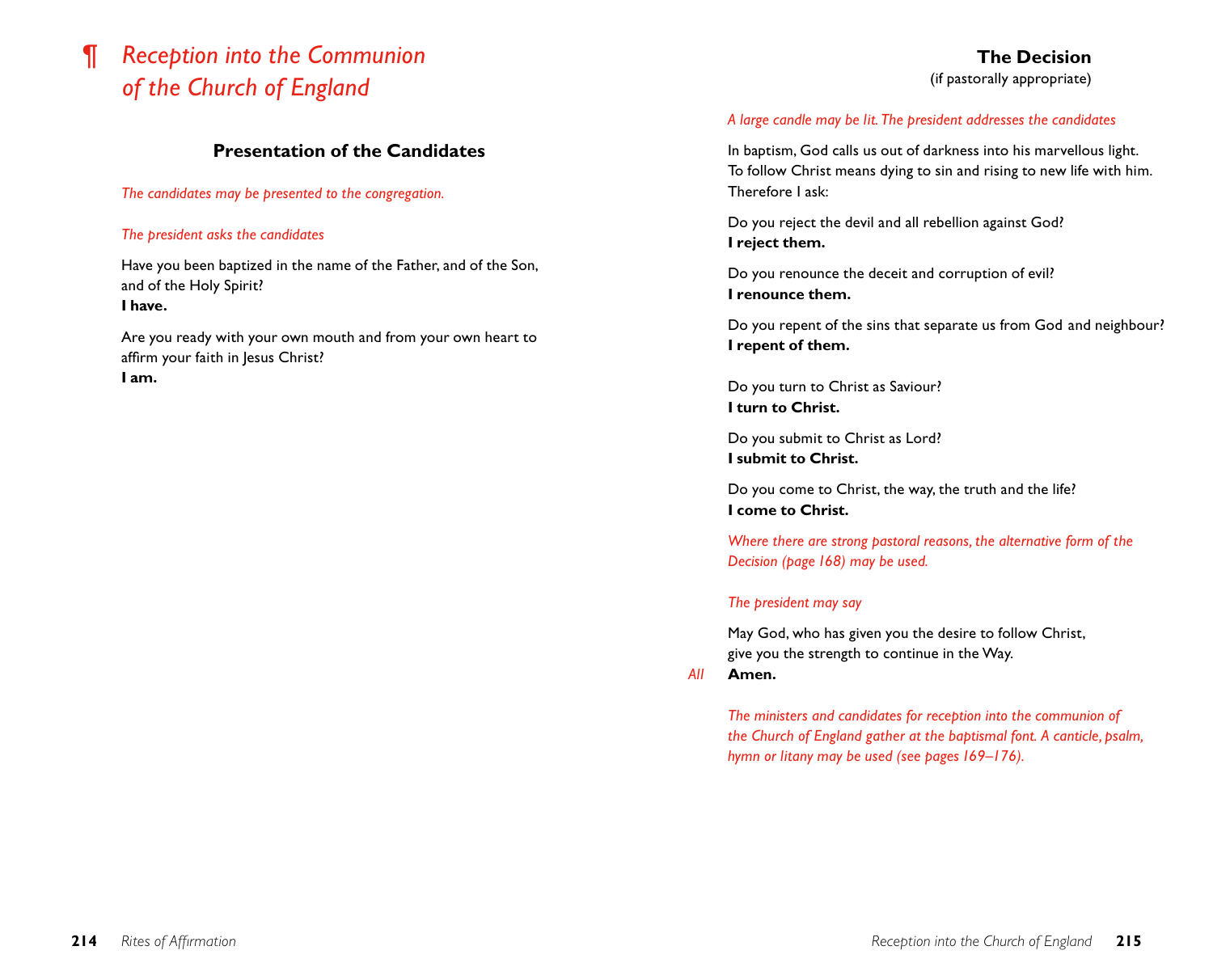# **Profession of Faith**

## **Declaration**

#### *The president addresses the congregation*

Brothers and sisters, I ask you to profess together with *these candidates* the faith of the Church.

Do you believe and trust in God the Father?

*All* **I believe in God, the Father almighty, creator of heaven and earth.**

Do you believe and trust in his Son Jesus Christ?

*All* **I believe in Jesus Christ, his only Son, our Lord, who was conceived by the Holy Spirit, born of the Virgin Mary, suffered under Pontius Pilate, was crucified, died, and was buried; he descended to the dead. On the third day he rose again; he ascended into heaven, he is seated at the right hand of the Father, and he will come to judge the living and the dead.**

Do you believe and trust in the Holy Spirit?

*All* **I believe in the Holy Spirit, the holy catholic Church, the communion of saints, the forgiveness of sins, the resurrection of the body, and the life everlasting. Amen.** *Those who are to be received into the communion of the Church of England stand before the president to make this declaration.*

#### *The president says*

You are here to be received into the communion of the Church of England.

Do you acknowledge the Church of England as part of the one, holy, catholic and apostolic Church? **I do.**

Do you accept the teaching, discipline and authority of the Church of England? **I do.**

Will you take part with us in worship and mission? **I will.**

*The candidates may come forward to the font and sign themselves with water, or the president may sprinkle them.*

#### *Then the president says*

Almighty God,

we thank you for our fellowship in the household of faith with all who have been baptized into your name. Keep us faithful to our baptism, and so make us ready for that day when the whole creation shall be made perfect in your Son, our Saviour Jesus Christ.

*All* **Amen.**

*The president and the candidates gather before the congregation. A hymn, chant or litany may be used.*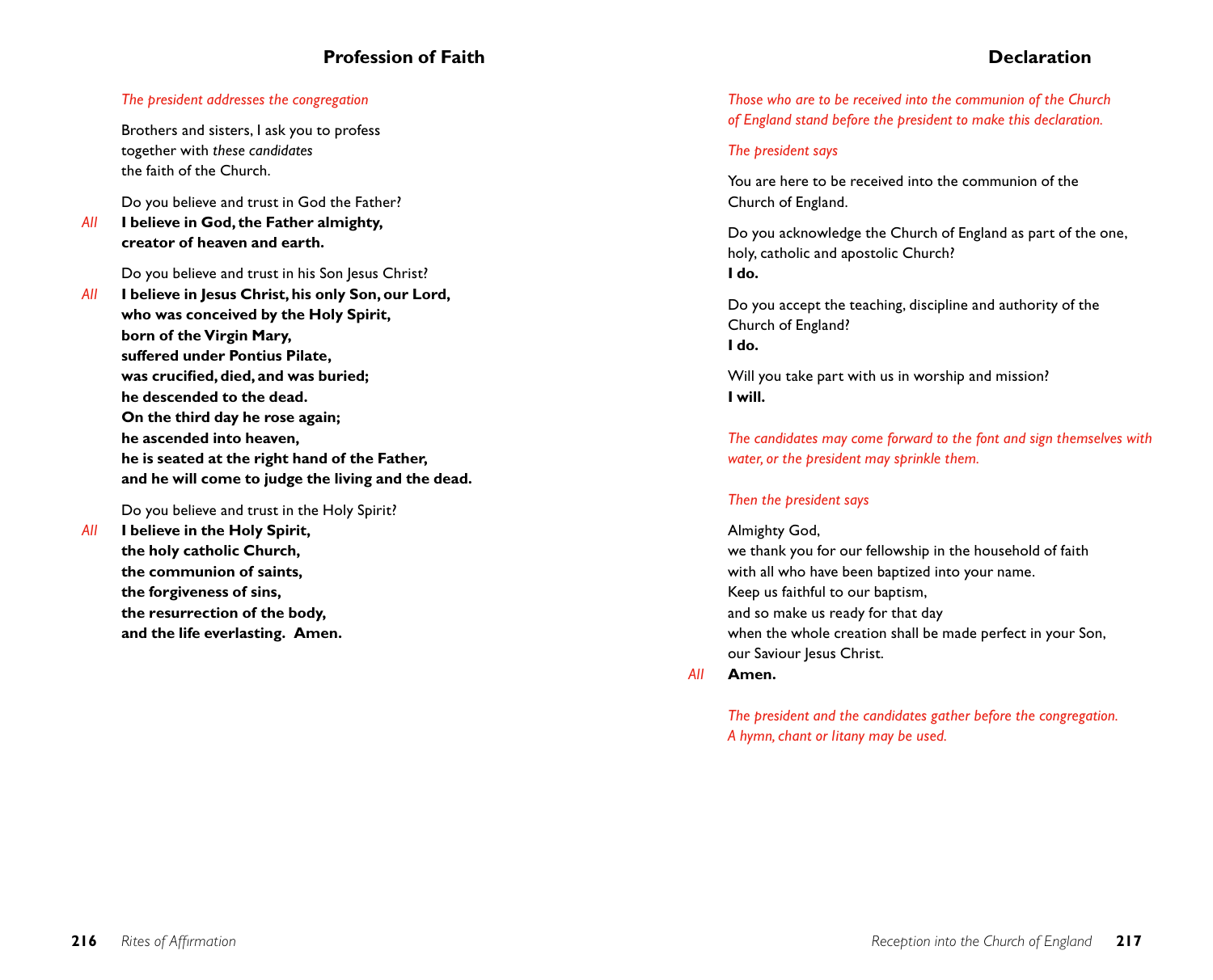# **Reception into the Communion of the Church of England**

*The president extends his/her hands towards those who are to be received and says*

God of mercy and love, by one Spirit we have all been baptized into one body and made to drink of the one Spirit; we thank you for the gifts you have given to these your servants for the building up of the body of Christ. Grant that they may continue in the life of the Spirit and walk with us in the light and obedience of Christ. By the same Spirit, fill the whole Church with your overflowing love; give us knowledge and discernment of your will, and steadfastness in your service, until we all come to the unity of the faith, to the measure of the full stature of Christ, through whom we make our prayer.

#### *All* **Amen.**

#### *The president takes the hand of each person to be received, saying*

*N,* we recognize you as a member of the one, holy, catholic and apostolic Church;

and we receive you into the communion of the Church of England in the name of the Father, and of the Son, and of the Holy Spirit.

*All* **Amen.**

*The president invites the congregation to pray for those received into the communion of the Church of England*

*All* **Defend, O Lord, these your servants with your heavenly grace, that they may continue yours for ever, and daily increase in your Holy Spirit more and more until they come to your everlasting kingdom. Amen.**

### *The president may use this Commission here or at the beginning of the Sending Out.*

Those who are baptized are called to worship and serve God.

Will you continue in the apostles' teaching and fellowship, in the breaking of bread, and in the prayers? **With the help of God, I will.**

Will you persevere in resisting evil, and, whenever you fall into sin, repent and return to the Lord? **With the help of God, I will.**

Will you proclaim by word and example the good news of God in Christ? **With the help of God, I will.**

Will you seek and serve Christ in all people, loving your neighbour as yourself? **With the help of God, I will.**

Will you acknowledge Christ's authority over human society, by prayer for the world and its leaders, by defending the weak, and by seeking peace and justice? **With the help of God, I will.**

May Christ dwell in your heart(s) through faith, that you may be rooted and grounded in love and bring forth the fruit of the Spirit.

*All* **Amen.**

## **Prayers of Intercession**

*The Prayers of Intercession may follow. The prayers provided in the service of Holy Baptism may be used (see page 74).*

## **Commission**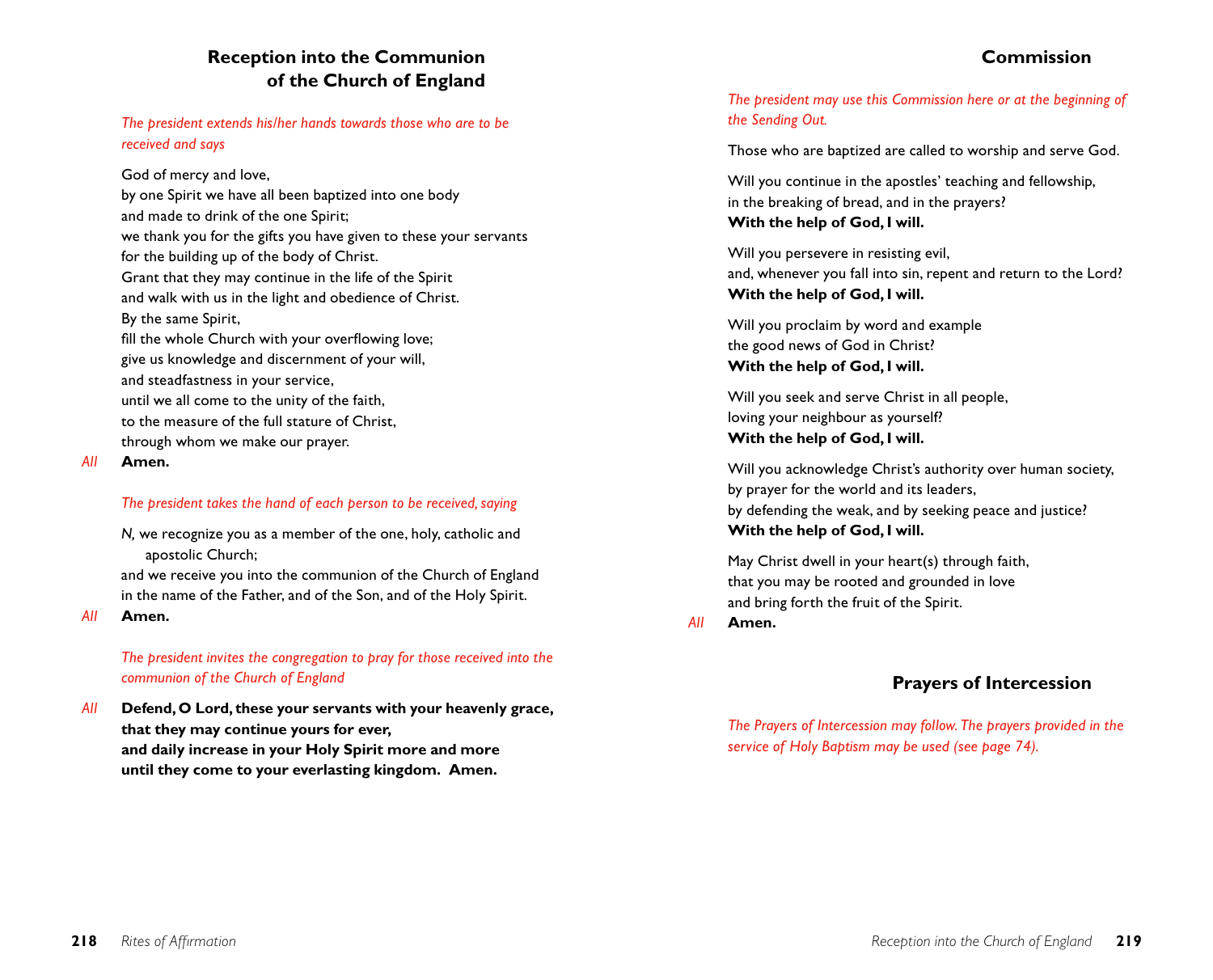## **The Peace**

*The president introduces the Peace in these or other suitable words. (For seasonal Introductions to the Peace, see pages 150–165.)*

God has made us one in Christ. He has set his seal upon us and, as a pledge of what is to come, has given the Spirit to dwell in our hearts.

The peace of the Lord be always with you

*All* **and also with you.**

#### *A minister may say*

Let us offer one another a sign of peace.

#### *All may exchange a sign of peace.*

*If the Liturgy of the Eucharist does not follow immediately, the service continues with suitable prayers, ending with the Lord's Prayer and the Sending Out (page 222).*

# *¶ The Liturgy of the Eucharist*

*The Order for Celebration of Holy Communion continues with*

## **Preparation of the Table**

**Taking of the Bread and Wine**

## **The Eucharistic Prayer**

#### *This short Proper Preface may be used*

And now we give you thanks because by water and the Holy Spirit you have made us a holy people in Jesus Christ our Lord; you raise us to new life in him and renew in us the image of your glory.

## **The Lord's Prayer**

**Breaking of the Bread**

**Giving of Communion**

## **Prayer after Communion**

*The authorized Post Communion of the Day is normally used on Sundays, Principal Feasts, other Principal Holy Days and Festivals. On other occasions a seasonal Post Communion (see pages 150–165), or the following is used*

#### God of mercy,

by whose grace alone we are accepted and equipped for your service: stir up in us the gifts of your Holy Spirit and make us worthy of our calling; that we may bring forth the fruit of the Spirit in love and joy and peace; through Jesus Christ our Lord.

*All* **Amen.**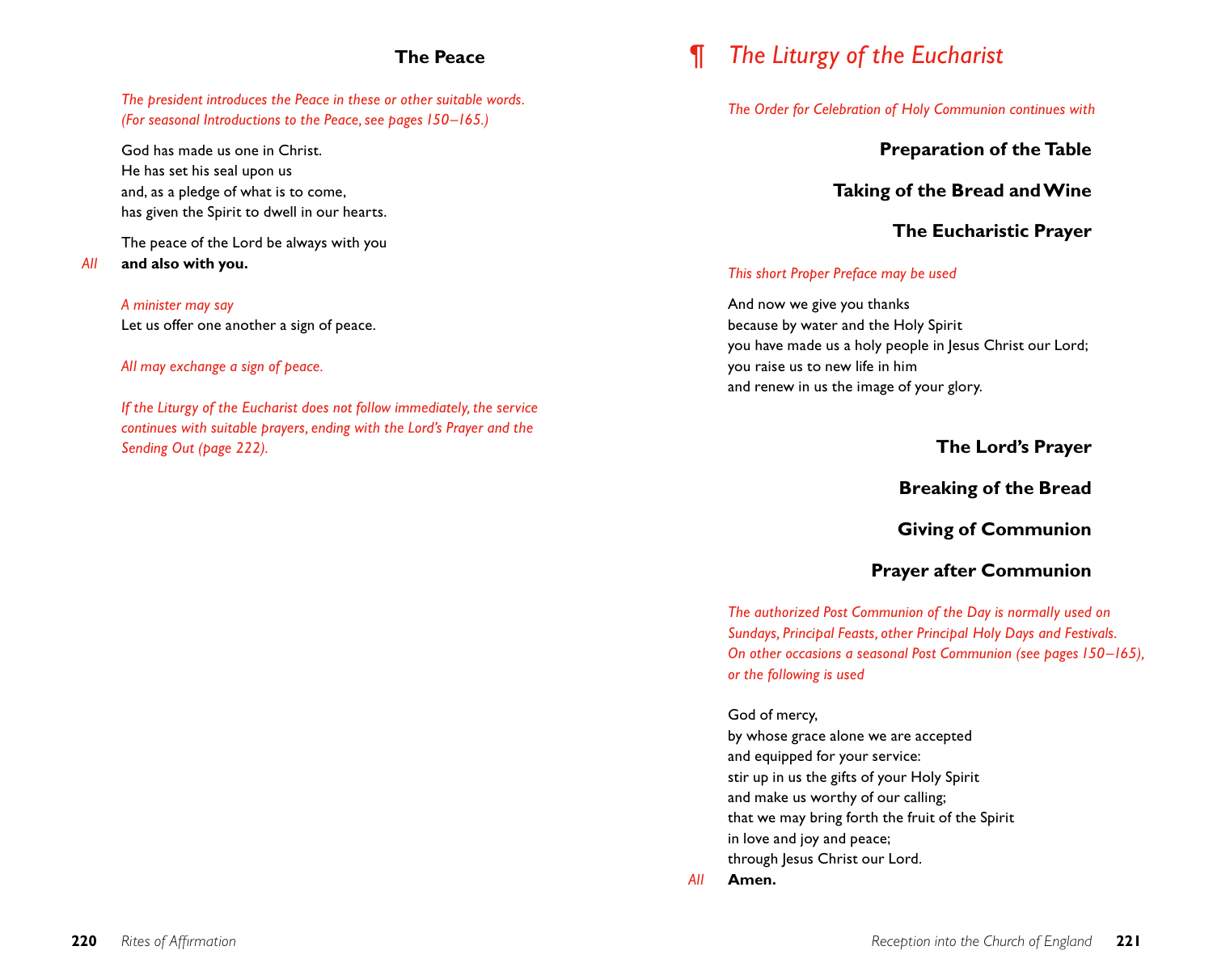# ¶ *The Sending Out*

*If it has not been used earlier, the president may use the Commission (page 219).*

# **The Blessing**

*The president may use a seasonal blessing (pages 150–165), or another suitable blessing, or*

The God of all grace,

who called you to his eternal glory in Christ Jesus, establish, strengthen and settle you in the faith; and the blessing of God almighty, the Father, the Son, and the Holy Spirit, be among you and remain with you always.

*All* **Amen.**

# **The Dismissal**

Go in the light and peace of Christ.

### *All* **Thanks be to God.**

*From Easter Day to Pentecost* Alleluia, alleluia *may be added to both the versicle and the response.*

# **Notes**

- **1** Reception into the Communion of the Church of England is governed by Canon B 28.
- **2** Except where the person concerned is a priest, the service may be presided over by the parish priest.
- **3** When Reception into the Communion of the Church of England takes place within a celebration of Holy Communion, the Notes to the Order for the Celebration of Holy Communion apply equally to this service.
- **4** When Reception into the Communion of the Church of England takes place at a parish's regular Sunday celebration of Holy Communion,
	- ¶ relevant parts of the Presentation are used either before the Collect or after the Sermon
	- **T** the Prayers of Penitence are omitted
	- ¶ the Decision (if used) and the Profession of Faith follow the Sermon
	- ¶ the Nicene Creed is replaced by the Profession of Faith
	- the Reception into Communion follows
	- ¶ the Commission may be used, either after the Reception into Communion or at the beginning of the Sending Out
	- ¶ after the Prayers of Intercession, the Welcome may precede the Peace
	- **T** the Giving of a Lighted Candle is optional.